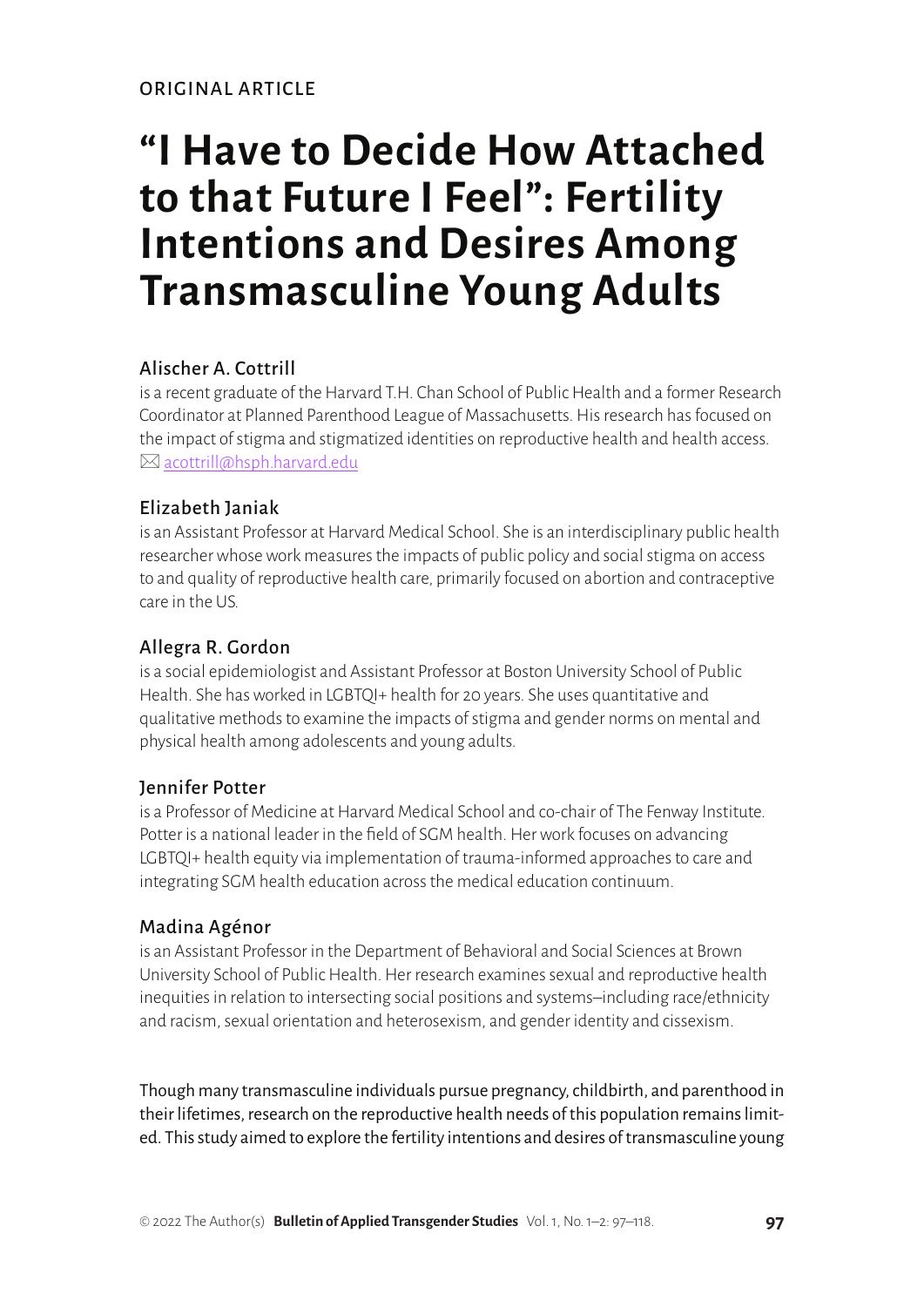adults, as well as the multilevel factors that influence their pregnancy-related decisions. We conducted in-depth interviews with transmasculine young adults aged 18–29 (*N* = 21) in Boston, MA, USA between February and July of 2018. Interviews were transcribed and analyzed using a thematic analysis approach involving inductive and deductive coding via a codebook applied by two independent coders. While many participants reported no lifetime desire for pregnancy, a sizable minority expressed some desire to become pregnant in the future. Fertility intentions were shaped by a range of anticipated barriers, including gender dysphoria, difficulty navigating gendered stereotypes about pregnancy, inadequate information about fertility and pregnancy for transmasculine individuals, and a lack of health providers with the training and experience to offer high-quality pregnancy-related care to transmasculine patients. Multilevel interventions that address cisnormative stigma and discrimination in reproductive health care settings, improve patient-provider communication, and increase provider fluency with transmasculine health needs are necessary to facilitate access to the full spectrum of fertility-related services among transmasculine young adults.

#### keywords transgender, transmasculine, reproductive health, fertility, pregnancy DOI [10.57814/agah-k488](http://doi.org/10.57814/agah-k488) LICENSE Creative Commons Attribution-NonCommercial-NoDerivatives [\(by-nc-nd](https://creativecommons.org/licenses/by-nc-nd/4.0/legalcode))

Many transmasculine people—namely, transgender men and other individuals who are assigned female at birth (AFAB) and whose gender identity falls along the masculine spectrum—count pregnancy, childbirth, and parenthood among their lifetime goals (Besse, Lampe, and Mann 2020; Ellis, Wojnar, and Pettinato 2015; Hoffkling, Obedin-Maliver, and Sevelius 2017; Light et al. 2014; MacDonald et al. 2016; Obedin-Maliver and Makadon 2015; Stark et al. 2019; Sterling and Garcia 2020).Though much of the current literature on this topic has focused exclusively on transgender men, efforts to expand this research to include nonbinary AFAB individuals have reported a similar diversity of intentions and desires around fertility and pregnancy (Ellis, Wojnar, and Pettinato 2015; MacDonald et al. 2016; Moseson et al. 2021; Stark et al. 2019). A survey of transgender men following gender-affirming surgery by Wierckx and colleagues (2012) found that 22% of participants had children and 54% desired them in the future. Likewise, a survey of transgender and gender nonconforming youth by Chen and colleagues (2019) found that 60.9% of participants were interested in exploring options for family formation and 35.9% desired biological children. Though research on pregnancy prevalence among transmasculine individuals remains scarce, a survey of 1,694 transgender men and nonbinary AFAB adults by Moseson and colleagues (2021) found that 12% had been pregnant at least once, 11% desired a future pregnancy, and 16% were undecided about their pregnancy goals.

While some transmasculine people may choose to pursue gender-affirming surgeries that impact their fertility (e.g., hysterectomy/salpingo-oophorectomy), not all transmasculine individuals desire fertility-related medical interventions (Abern, Cook, and Maguire 2019).Those who do may opt for oocyte or embryo cryopreservation to preserve their fertility prior to any such surgery (Cheng et al. 2019; Sterling and Garcia 2020), or choose to delay surgery until after pregnancy has been achieved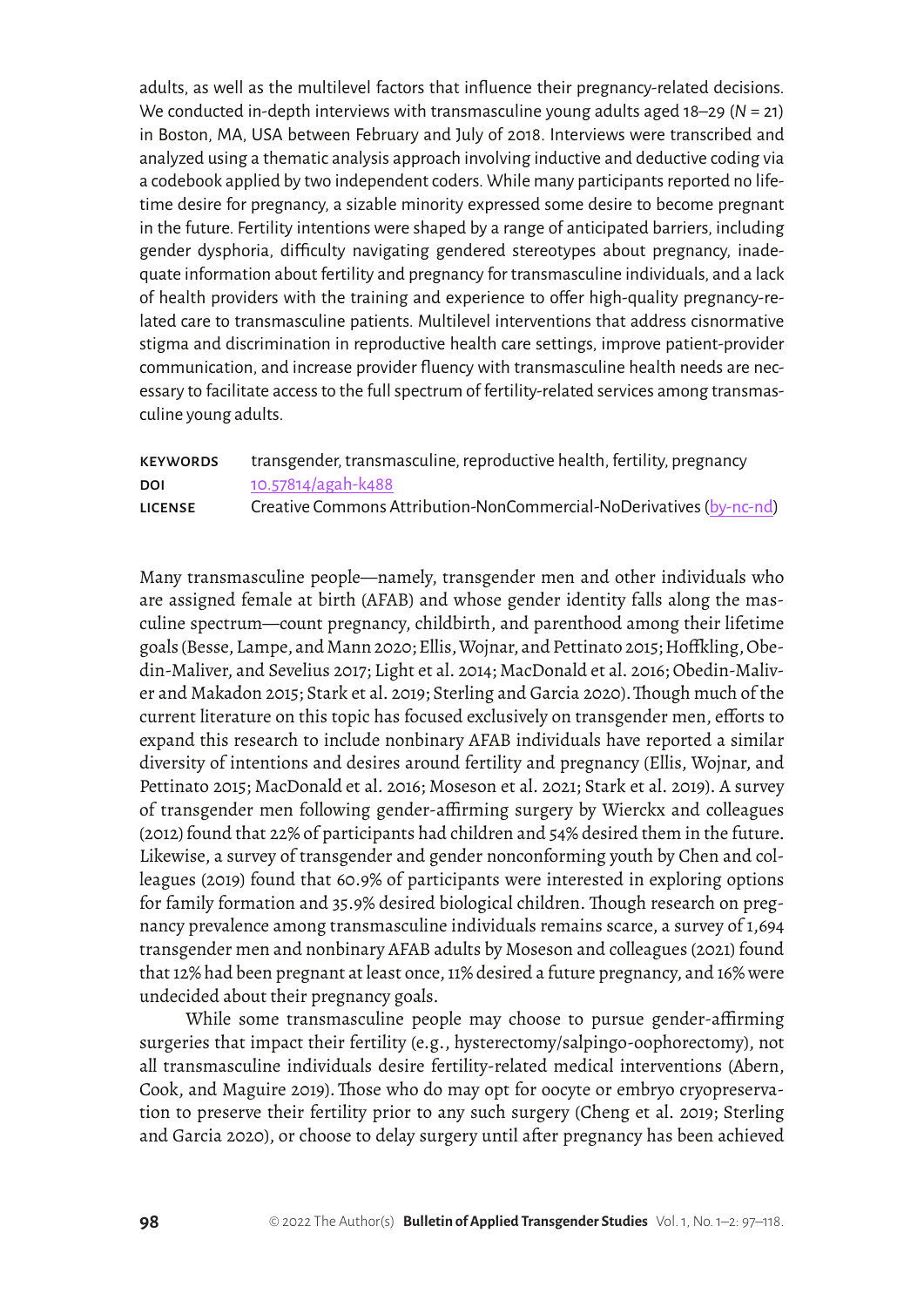(Ellis, Wojnar, and Pettinato 2015).Though high levels of endogenous testosterone are associated with infertility in people with ovaries, the long-term effects of exogenous testosterone as part of gender-affirming hormone therapy remain understudied. Limited research on transgender men has shown that some individuals can experience pregnancy during or after testosterone use (Light et al. 2014; Obedin-Maliver and Makadon 2015). Indeed, prior research on the pregnancy experiences of transgender men, and transmasculine patients more broadly, has consistently identified a group of respondents who report a lifetime history of testosterone use prior to pregnancy, and many who choose to take a hiatus from testosterone use for the purpose of becoming pregnant (Ellis, Wojnar, and Pettinato 2015; Hoffkling, Obedin-Maliver, and Sevelius 2017; Light et al. 2014; MacDonald et al. 2016).

The decision to pursue pregnancy and childbirth is a complex one regardless of gender identity, and transmasculine individuals cite many of the same motivations as cisgender women for choosing this route to parenthood, such as social recognition, intimacy with a romantic partner, and positive engagement with the capabilities of one's body (Besse, Lampe, and Mann 2020; Ellis, Wojnar, and Pettinato 2015). Nonetheless, limited research shows that transgender men and other transmasculine individuals face unique barriers to pregnancy and childbirth, including cisnormative bias, stigma, and discrimination in health care settings in particular and in society in general, which limit their access to the full spectrum of reproductive health services (Besse, Lampe, and Mann 2020; Ellis, Wojnar, and Pettinato 2015; Hoffkling, Obedin-Maliver, and Sevelius 2017; James et al. 2016; MacDonald et al. 2016; Nixon 2013). Even in the absence of overt discrimination, transmasculine patients frequently report instances of erasure in reproductive health settings due to cisnormative assumptions about who can and will experience pregnancy. These include misgendering by clinical staff, gender-exclusive language on signage and educational materials, or electronic medical records that limit available data fields and billing codes based on a patient's registered gender (Besse, Lampe, and Mann 2020; Moseson et al. 2020). Alongside these barriers, the reproductive choices of transgender individuals are often further restricted by legislation that makes permanent sterilization a requirement for legal recognition of one's gender in some states, potentially forcing individuals to make difficult decisions about their fertility that do not reflect their underlying pregnancy goals (Nixon 2013).

Despite these well-documented barriers, research on pregnancy and fertility decision-making among this population remains limited. Moreover, much of the literature to date has focused on individuals who have already carried a pregnancy to term and thus does not account for the perspectives and experiences of those who are still deciding whether or not to pursue pregnancy within their lifetime (Ellis, Wojnar, Pettinato 2015; Hoffkling, Obedin-Maliver, and Sevelius 2017; Light et al. 2014; MacDonald et al. 2016). Compared to their older counterparts, young adults are both less likely to have undergone gender-affirming surgeries that impact their fertility and more likely to experience an unintended pregnancy while their fertility is preserved, placing them at an important crossroads of reproductive health decision-making (Beckwith et al. 2017; CDC 2016). In order to address this gap in the literature, we conducted a qualitative study to explore the fertility intentions and desires of transmasculine U.S. young adults, as well as the unique multilevel factors that may influence their decision-making around fertility and pregnancy.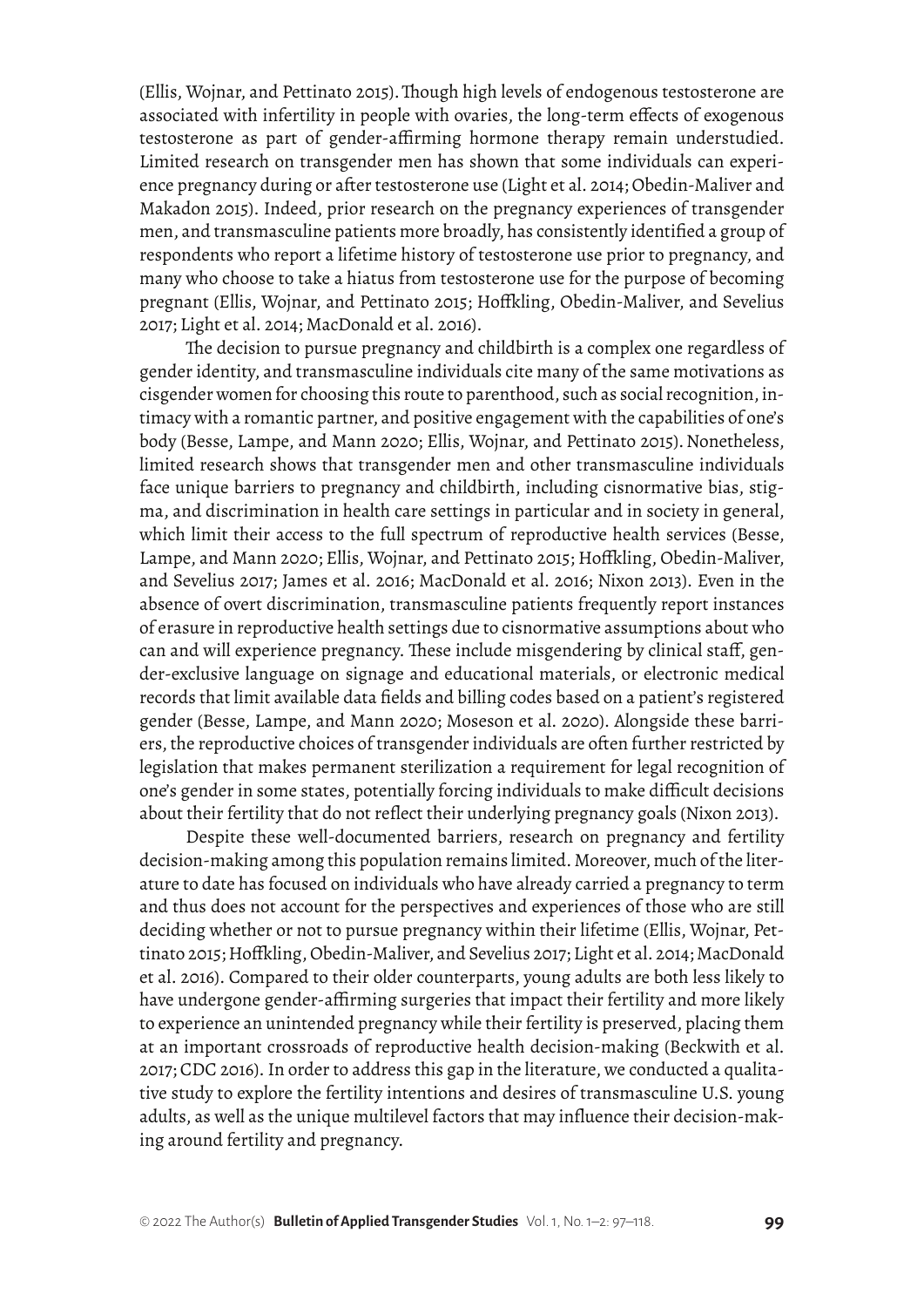Our findings contribute to the limited research on this topic and inform future studies and interventions that enable transmasculine young adults to make informed decisions about their fertility and facilitate access to high-quality, person-centered pregnancy-related services that address the unique reproductive health needs and concerns of this marginalized population.

## **MATERIALS AND METHODS Participant sampling and recruitment**

We used a purposive sampling strategy (Marshall 1996; Patton 2002) to select participants according to the following eligibility criteria: a gender identity along the transmasculine spectrum (e.g., man, transgender man, transmasculine, or nonbinary); assigned a female sex at birth; aged 18–29 years; had an assigned male at birth (AMAB) sexual partner in the last five years; and resides in the greater Boston area. All participants self-identified as transmasculine, alone or in combination with other gender identities, at screening, though participants were surveyed both at screening and at the end of the interview on preferred terms for their gender identity and gender expression to better capture the full diversity of gender identities and expressions in the transmasculine population. Participants were selected as part of a larger study exploring the reproductive health care needs and experiences of transmasculine young adults and were therefore not screened on the basis of their fertility intentions and desires or their pregnancy history. Participants were recruited through community-based, health care, and student organizations, email listservs, and Facebook groups that served transmasculine young adults (Patton 2002), as well as through recruitment ads posted on Craigslist. Additional participants were recruited via a snowball sampling strategy in which participants were asked to inform potentially eligible individuals in their social networks about the study (Arcury and Quandt 1999; King and Horrocks 2010; Marshall 1996; Patton 2002).

## **Data collection**

We conducted in-depth interviews with 21 transmasculine young adults on topics pertaining to their pregnancy, contraception, and abortion beliefs, attitudes, and experiences. In-depth interviews were conducted in Boston, MA between February and July 2018 using a semi-structured interview guide developed based on the scientific literature (King and Horrocks 2010). The interview guide, which was reviewed by members of the study population and experts in transgender health, consisted of open-ended questions and probes pertaining to the following topics: pregnancy intentions and attitudes, perceptions of and attitudes toward contraceptive and abortion care, contraceptive method preferences and experiences, differential treatment by health care providers in reproductive health care settings, patient-provider communication in the context of contraception, abortion care, and fertility preservation, and health systems barriers to and facilitators of reproductive health care. Interviews were conducted by two members of the study team, a biracial, young adult cisgender woman and a white, young adult transgender man. All interviews were conducted in person in a private room in a university office building or health care facility and lasted between 36 and 66 minutes (*M* = 51). Interviews were conducted in English and audio-recorded upon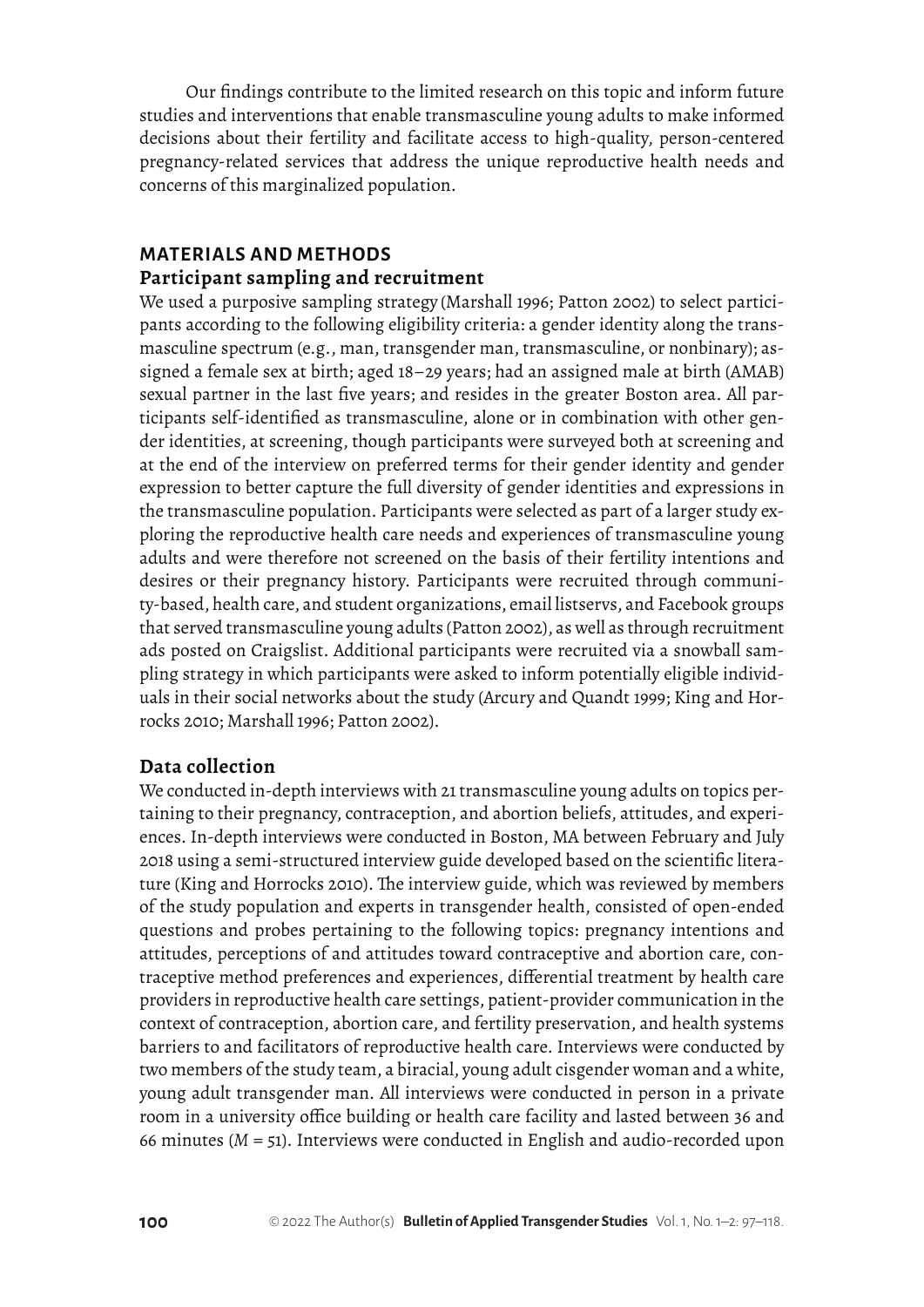obtaining written informed consent from participants. Participants received a \$25 gift card for their time. All research activities were approved by the Office of Human Research Administration at Harvard Longwood Medical Area.

#### **Data analysis**

Interview audio recordings were transcribed verbatim and entered into Dedoose (version 8.1.8) for analysis. Interview transcripts were analyzed using a template style thematic analysis approach (Crabtree and Miller 1999; Fereday and Muir-Cochrane 2006; King 2004).Data analysis began with immersion in the data and team-based codebook development and refinement (Crabtree and Miller 1999; MacQueen et al. 1998).The initial hierarchical codebook was developed collaboratively among research team members and included both deductive codes based on the scientific literature and in-depth interview guide and inductive codes based on four interview transcripts. Two independent coders each applied the codebook to these four transcripts to test its fit to the data and ensure consistency in its application. Codes were merged, refined, and discarded, and coding discrepancies were discussed and resolved by consensus between the two coders and Principal Investigator. The codebook was then applied to the entire sample and periodically refined based on emerging patterns and discussions among research team members. Approximately 20% of transcripts were double-coded by two independent coders to further ensure consistent application of the codebook throughout the coding process (Fereday and Muir-Cochrane 2006; King and Horrocks 2010; MacQueen et al. 1998). For the present manuscript, coded text fragments pertaining to fertility intentions and desires were further organized into themes and sub-themes (Crabtree and Miller 1999; Fereday and Muir-Cochrane 2006; King 2004) and a matrix was used to systematically identify and delineate similarities and differences among study participants (Miles, Huberman, and Saldana 2014). Memo writing, searching for disconfirming evidence, and regular research team discussions were also used to facilitate the identification and refinement of themes and sub-themes (Miles, Huberman, and Saldana 2014).

# **RESULTS**

#### **Participant characteristics**

Participants (*N* = 21) ranged in age from 18 to 29 years, with a mean age of 25 years (*SD* = 3.1). The majority identified as transgender men (*n* = 9, 42.9%), nonbinary (*n* = 8, 38.1%), or transmasculine (*n* = 5, 23.8%), though these categories were not mutually exclusive, and the majority reported current testosterone use  $(n = 13, 61.9\%)$ . Most participants identified as white (*n* = 16, 80.0%), were born in the United States (*n* = 20, 95.2%), and had a bachelor's degree or more (*n* = 17, 81.0%). The majority identified as queer (*n* = 14, 66.7%) and reported having sex with a cisgender man in the past year (*n* = 14, 73.7%). Only one participant had ever been pregnant or received abortion care  $(n = 1, 4.8\%)$ , and none had ever given birth. When asked about their lifetime fertility desires, the majority of participants (*n* = 14, 66.7%) reported that they did not want to become pregnant during their lives; however, a substantial minority expressed either uncertainty (*n*  $= 5$ , 23.8%) or an unequivocal desire ( $n = 2$ , 9.5%) to become pregnant in the long term.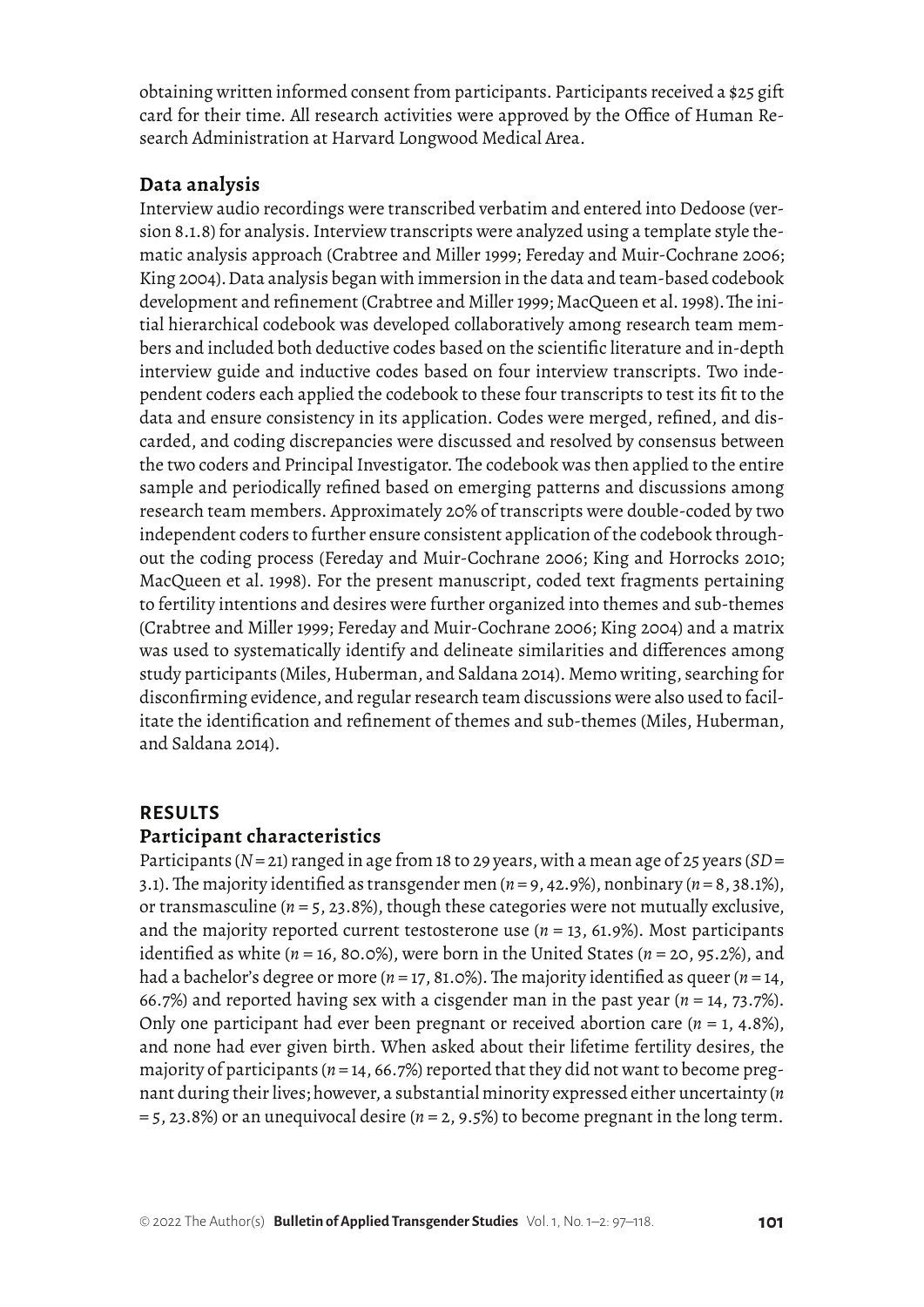| Variable                                     | n               | %       |
|----------------------------------------------|-----------------|---------|
| Gender identity <sup>*</sup>                 |                 |         |
| Man or male                                  | 5               | 24      |
| Transgender or trans man or male             | 9               | 43      |
| Transmasculine                               | 5               | 24      |
| Genderqueer                                  | 4               | 19      |
| Gender non-conforming                        | $\overline{4}$  | 19      |
| Non-binary                                   | 8               | 38      |
| Gender fluid                                 | 3               | 14      |
| Agender                                      | 3               | 14      |
| Bigender                                     | $\mathbf{1}$    | 5       |
| Another gender identity                      | $\overline{2}$  | 10      |
| Lifetime desire for pregnancy                |                 |         |
| Yes                                          | $\overline{2}$  | 10      |
| No                                           | 14              | 67      |
| Unsure                                       | 5               | 24      |
| Currently taking testosterone                |                 |         |
| Yes                                          | 13              | 62      |
| No                                           | 8               | 38      |
| Changed gender markers on any legal document |                 |         |
| Yes                                          | 10 <sup>2</sup> | 48      |
| No                                           | 11              | 52      |
| Race/ethnicity <sup>*</sup> $(n = 20)$       |                 |         |
| White                                        | 16              | 80      |
| <b>Black or African American</b>             | $\overline{2}$  | 10      |
| Latinx or Hispanic                           | $\overline{2}$  | 10      |
| Asian/Asian American or Pacific Islander     | 1               | 5       |
| Native or Indigenous                         | 1               | 5       |
| Bi/multiracial                               | $\overline{2}$  | 10      |
| Another race/ethnicity                       | $\mathbf{2}$    | 10      |
| U.S. born                                    |                 |         |
| Yes                                          | 20              | 95      |
| No                                           | 1               | 5       |
| Relationship status <sup>*</sup>             |                 |         |
| Not dating anyone                            | $\overline{4}$  | 19      |
| Dating one person                            | 11              | 52      |
| Dating multiple people                       | $\overline{4}$  | 19      |
| Living with a partner                        | 5               | 24      |
| Married                                      | O               | O       |
| Divorced, separated, widowed                 | $\circ$         | $\circ$ |

# **Table 1. Social, Economic, and Health Care Characteristics of Transmasculine Individuals Aged 18–29 Years (***N* **= 21)**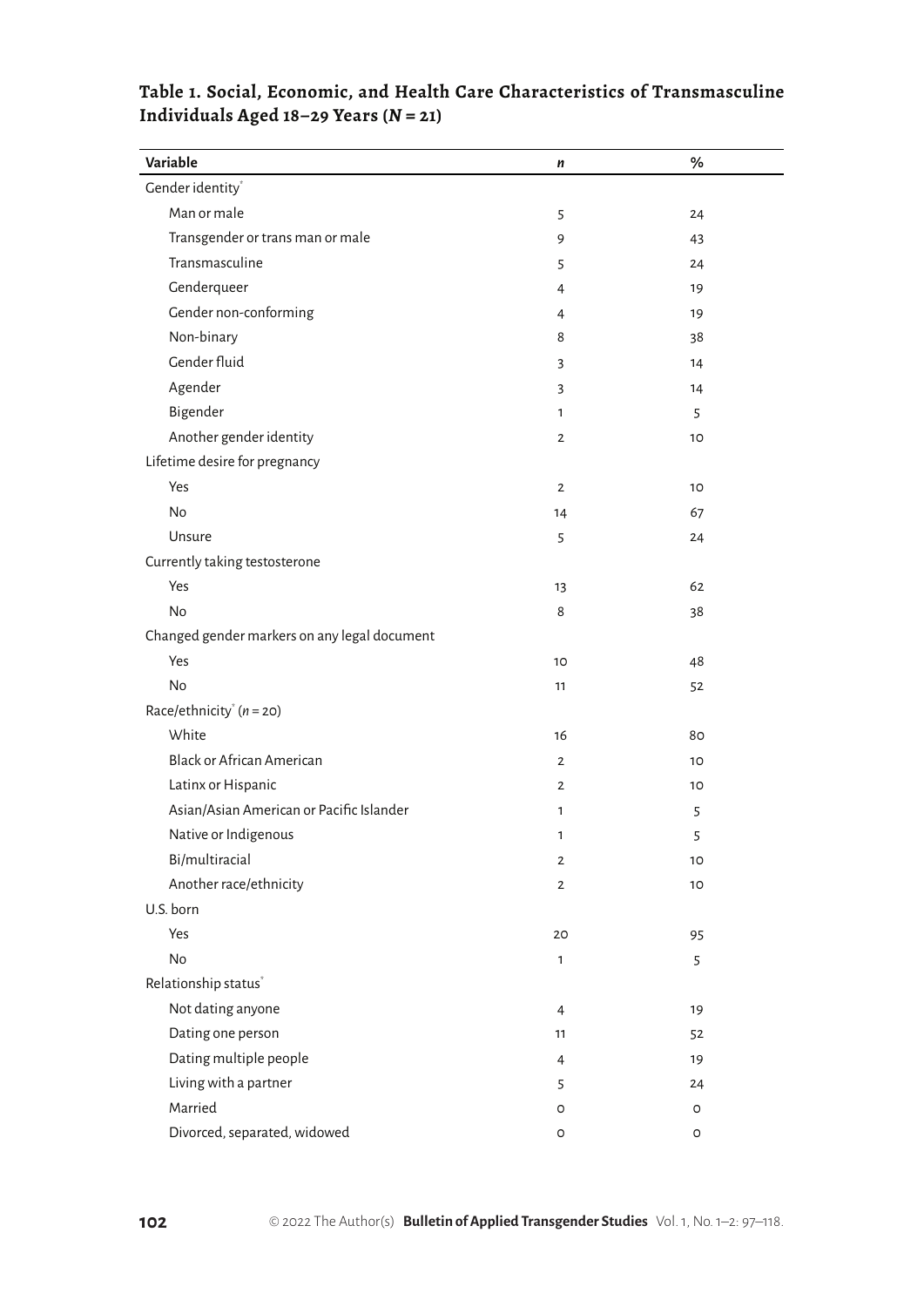| Another relationship status                                | 1            | 5  |
|------------------------------------------------------------|--------------|----|
| Sexual orientation identity <sup>®</sup>                   |              |    |
| Heterosexual                                               | O            | O  |
| Queer                                                      | 14           | 67 |
| Lesbian                                                    | 1            | 5  |
| Bisexual                                                   | 7            | 33 |
| Gay                                                        | 6            | 29 |
| Asexual                                                    | $\mathbf{1}$ | 5  |
| Not sure                                                   | 1            | 5  |
| Another sexual orientation identity                        | $\mathbf{2}$ | 10 |
| Sexual attraction®                                         |              |    |
| Cisgender women                                            | 17           | 81 |
| Transgender women                                          | 17           | 81 |
| Cisgender men                                              | 19           | 90 |
| Transgender men                                            | 18           | 86 |
| Non-binary AFAB individuals                                | 18           | 86 |
| Non-binary AMAB individuals                                | 20           | 95 |
| No one                                                     | O            | O  |
| Gender of lifetime sexual partners <sup>*</sup> $(n = 19)$ |              |    |
| Cisgender women                                            | 18           | 95 |
| Transgender women                                          | 10           | 53 |
| Cisgender men                                              | 18           | 95 |
| Transgender men                                            | 11           | 58 |
| Non-binary AFAB individuals                                | 9            | 47 |
| Non-binary AMAB individuals                                | 5            | 26 |
| No one                                                     | O            | 0  |
| Past-year sexual partners <sup>*</sup> ( $n = 19$ )        |              |    |
| Cisgender women                                            | 8            | 42 |
| Transgender women                                          | 3            | 16 |
| Cisgender men                                              | 14           | 74 |
| Transgender men                                            | 4            | 21 |
| Non-binary AFAB individuals                                | 5            | 26 |
| Non-binary AMAB individuals                                | O            | O  |
| No one                                                     | 1            | 5  |
| Gender expression®                                         |              |    |
| Masculine                                                  | 12           | 57 |
| Androgynous                                                | 12           | 57 |
| Genderqueer                                                | 1            | 5  |
| Gender fluid                                               | 1            | 5  |
| Another gender expression                                  | 1            | 5  |
| Usual health care provider*                                |              |    |
| Physician                                                  | 13           | 62 |
| Nurse (RN or NP)                                           | 9            | 43 |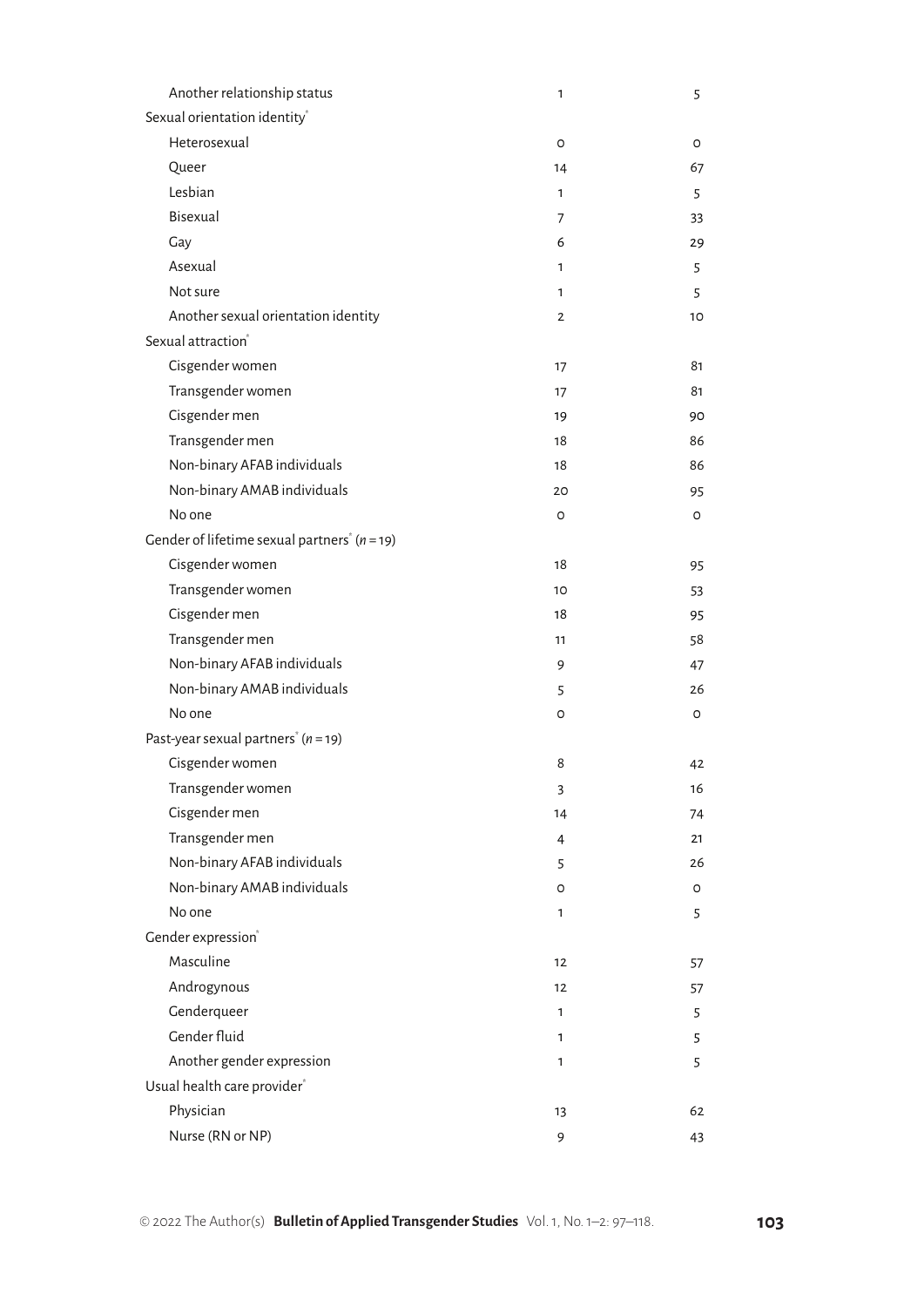| Physician assistant                                            | $\overline{2}$ | 10 |
|----------------------------------------------------------------|----------------|----|
| Not sure                                                       | 1              | 5  |
| Another provider                                               | 1              | 5  |
| Usual site of sexual and reproductive health care <sup>®</sup> |                |    |
| Private doctor's office                                        | 3              | 14 |
| Community health center                                        | 15             | 71 |
| Hospital clinic                                                | 3              | 14 |
| Planned Parenthood clinic                                      | 3              | 14 |
| Another site                                                   | 2              | 10 |

*Note*. Percentages may not add to 100% due to rounding error and/or non-mutually exclusive categories. Asterisks (\*) indicate that categories are not mutually exclusive. AFAB = assigned female at birth; AMAB = assigned male at birth.

# **Theme 1: Fertility and pregnancy were often considered in the context of plans for gender-affirming health services**

Participants reported a wide range of attitudes towards fertility and pregnancy. Many felt strongly that they did not want to become pregnant. A 29-year-old white, male-identified participant summarized his feelings in this way:

> That's definitely one of those things that has always been a pretty hard no for me, and so I've, since becoming sexually active, been pretty diligent about making sure that was never […] going to come up.

Among those who did not want to become pregnant, some specifically regarded the loss of fertility as a positive potential consequence of pursuing gender-affirming medical services, such as hormone-replacement therapy or surgery. Referring to the experience of signing an informed consent document explaining that testosterone may decrease individuals' ability to conceive, another participant, a 27-year-old transgender man, described:

> I also kind of laughed because, you know, even before I knew that I was trans, I knew that I did not want to be a pregnant person. So that was honestly probably the easiest thing I did that day.

In contrast, several participants expressed a desire to keep their options open, and to consider the possibility of a future pregnancy when structuring their plans for gender-affirming medical services and other health goals. One participant, a 27-yearold white, nonbinary participant who reported wanting to start testosterone use but had not yet done so, stated:

> There's a lot of people who say that there isn't actually a risk of becoming infertile, but there is a chance […] and so I have to decide how attached to that future I feel.

 Another 21-year-old multiracial, nonbinary participant echoed this sentiment when discussing considerations around the timing and sequencing of testosterone use and gender-affirming surgery:

When thinking about whether I should start taking T [testosterone] or

[...] if I ever decide to get top [chest] surgery, whether I want to be preg-

nant and have a baby would definitely be on that list.

While many participants reported uncertainty about their pregnancy-related goals,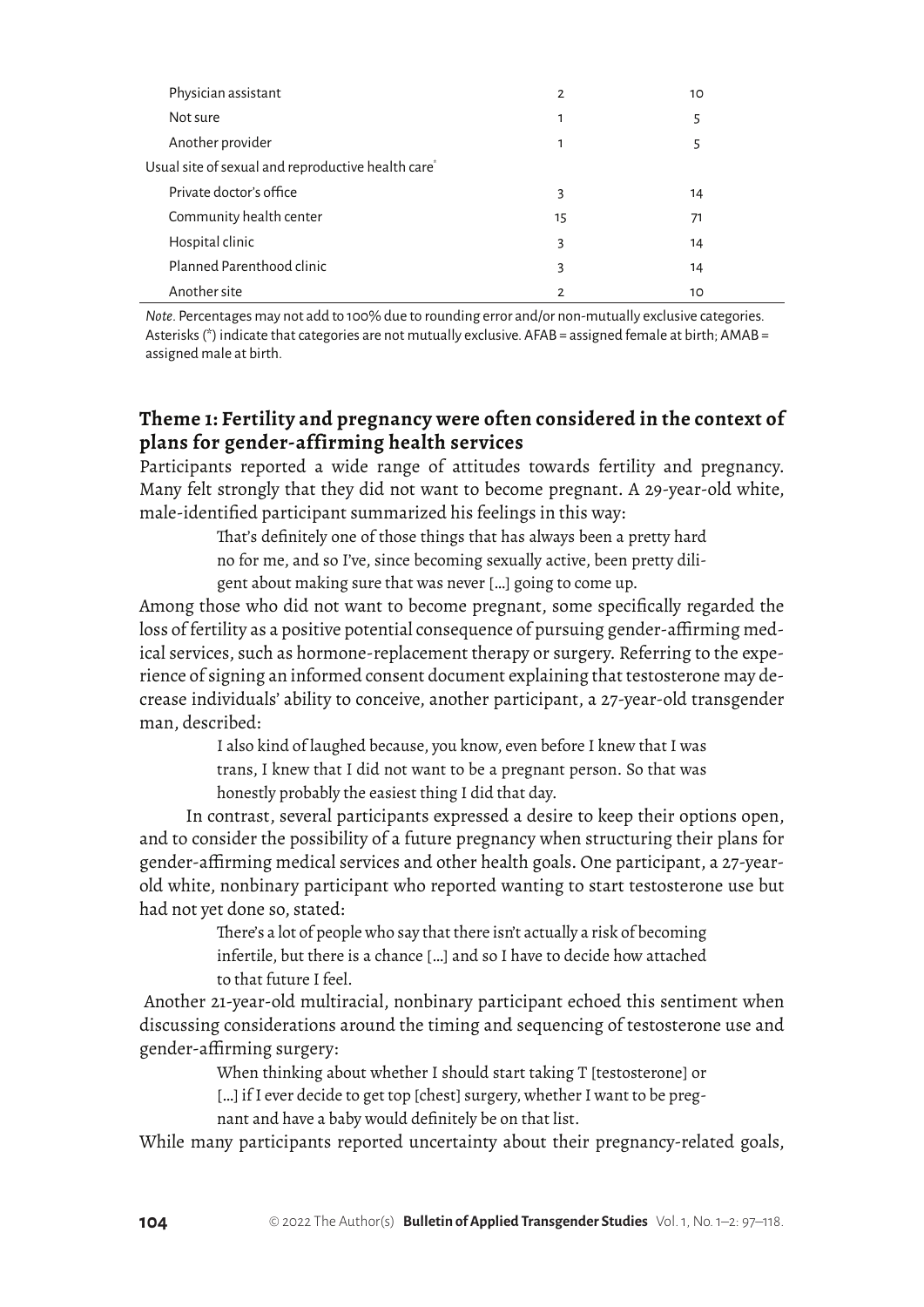some cited a strong intention to have biological children and expressed confidence in their ability to navigate any emotional or medical barriers that might arise. As stated by one 26-year-old white transgender man:

> I really want to be a parent. I want to grow a baby. […] I don't really know what sort of gender feelings might show up, but I also know that I'm just going to be really excited to be a parent, and I think that will end up overshadowing any distressing stuff.

Among participants who desired pregnancy, nearly all felt that their gender identity and perceived gender expression would alter the experience of preserving their fertility or carrying a pregnancy to term, and many felt that the process would be more difficult as a result. Anticipated barriers fell into three broad categories: (1) dysphoria and gendered stigma associated with being visibly pregnant as a masculine-identified person, (2) difficulty accessing fertility- and pregnancy-related services due to gendered stigma in health care settings, and (3) lack of trust in health care providers to offer pre-, peri-, and postnatal care that meets the needs of transmasculine patients. These concerns were shared by participants across a wide range of fertility desires and intentions, though participants differed on how surmountable they perceived these barriers to be and how heavily each factored into their decision-making around pregnancy.

# **Theme 2: Perceptions of pregnancy as a gendered experience complicated decision-making around fertility and pregnancy**

## *Pregnancy as a source of gender dysphoria*

Many participants believed that pregnancy and childbirth would be a source of gender dysphoria for them, due to the hormonal and bodily changes inherent in the process. Several participants commented on the need to halt testosterone during and prior to the pregnancy, due to its potential impact on fertility and fetal development (WPATH 2011).As stated by a 26-year-old white, nonbinary participant:

> I think it [pregnancy] would be hard and weird. […] I think the biggest thing in my understanding is that you have to be off T for at least a little while before getting pregnant and then for the duration of the pregnancy.

Some participants cited dysphoria as their primary reason for choosing not to pursue pregnancy. One participant, a 27-year-old transgender man, emphasized:

It's just a whole other animal that if I woke up tomorrow with this crazy urge to be pregnant, I think that would just tear me apart.

For others, the need to halt or delay gender-affirming services was one factor to weigh among many, albeit one about which they expressed some concern. As stated by another participant, a 26-year-old white transgender man:

I mean, I would [stop testosterone] because that's what I would need to do to have children, but menstruating again, I haven't done that in a couple of years, so I'm not looking forward to that.

## *Pregnancy as a driver of cisnormative stigma*

For many participants, concerns about the physical symptoms of pregnancy were compounded by cisnormative stigma expressed as fears of ostracization and discrimina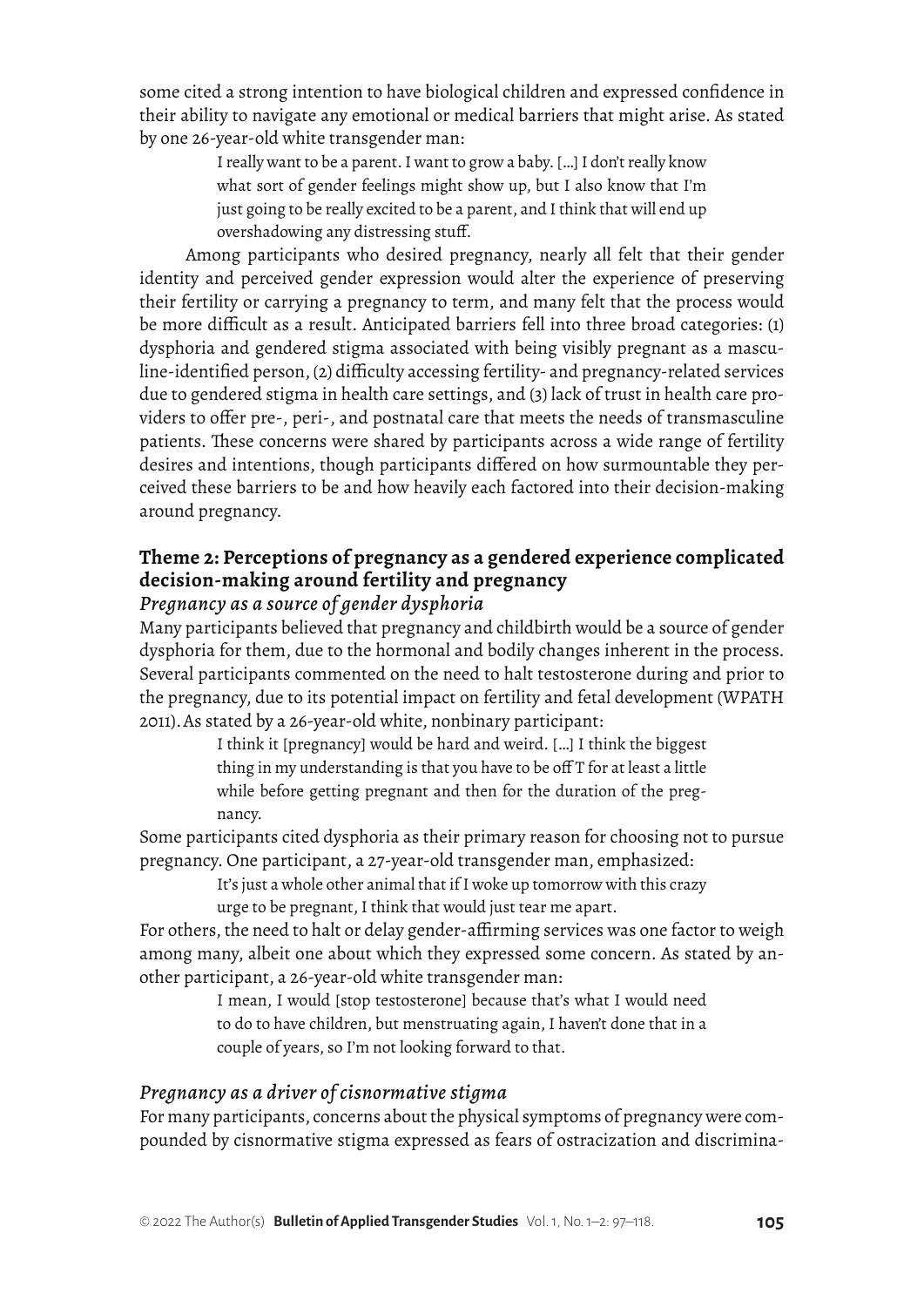tion that might result if they were to be perceived as pregnant in an androgynous or masculine body. A 28-year-old white transgender man described this as his primary reason for choosing not to preserve his fertility or attempt a planned pregnancy in his lifetime:

> I would have loved to have been able to, but I just don't think I could. Not for the physical piece of it, which I actually would have enjoyed, but for the social aspect of it. […] There are visible changes that happen to your body, and people questioning, and people looking. I just couldn't have done that.

A 27-year-old transgender man shared a similar concern:

The idea of being a pregnant man is terrifying, you know. I have a lot of anxiety about getting clocked as trans all the time. You know, I'll butch up, like in an Uber, like talking to some dude, you know. I'm constantly afraid of getting clocked as trans or even gay.

# *Pregnancy as a gender-neutral state*

Among participants who reported some lifetime desire to become pregnant, many coped with the potential for gender dysphoria and cisnormative stigma by reframing pregnancy as a gender-neutral and strictly biological state. A 28-year-old white transgender man stated:

> It's something that my body can do. My body is uniquely my own and I don't think of it as a female body in any way. It's just like, these are my parts, and this is what they can do.

A 20-year-old Latinx, agender participant echoed this sentiment:

It's weird because I want to be a mom and I want to be a dad at the same time. […] I feel like my reproductive organs don't make me necessarily feminine because I feel like gender is just so mental.

# **Theme 3: Open patient–provider communication was hindered by health care providers' gendered assumptions about patients' pregnancy goals**

Although many participants reported that they had not discussed their fertility intentions with a health care provider, those who had done so expressed difficulty communicating their needs due to the gendered assumptions they encountered in health care settings. Participants often found themselves caught between two competing stereotypes: (1) that all individuals with a uterus will want to become pregnant in their lifetime and (2) that all transmasculine individuals will want to avoid pregnancy and eventually seek to end their fertility. While the latter stereotype was more salient for participants seeking to plan for pregnancy or preserve their fertility, the former was raised by participants who wished to end their fertility, emphasizing that gendered stereotypes can be a double-edged sword that does not appropriately serve either group.

# *Provider bias against treatments that may compromise fertility potential*

Participants who reported that their providers were not aware, or not fully supportive, of their gender identity expressed frustration that their fertility was often prioritized over their other health care needs, regardless of their stated pregnancy intentions. A 29-year-old white, nonbinary and agender participant who reported no lifetime preg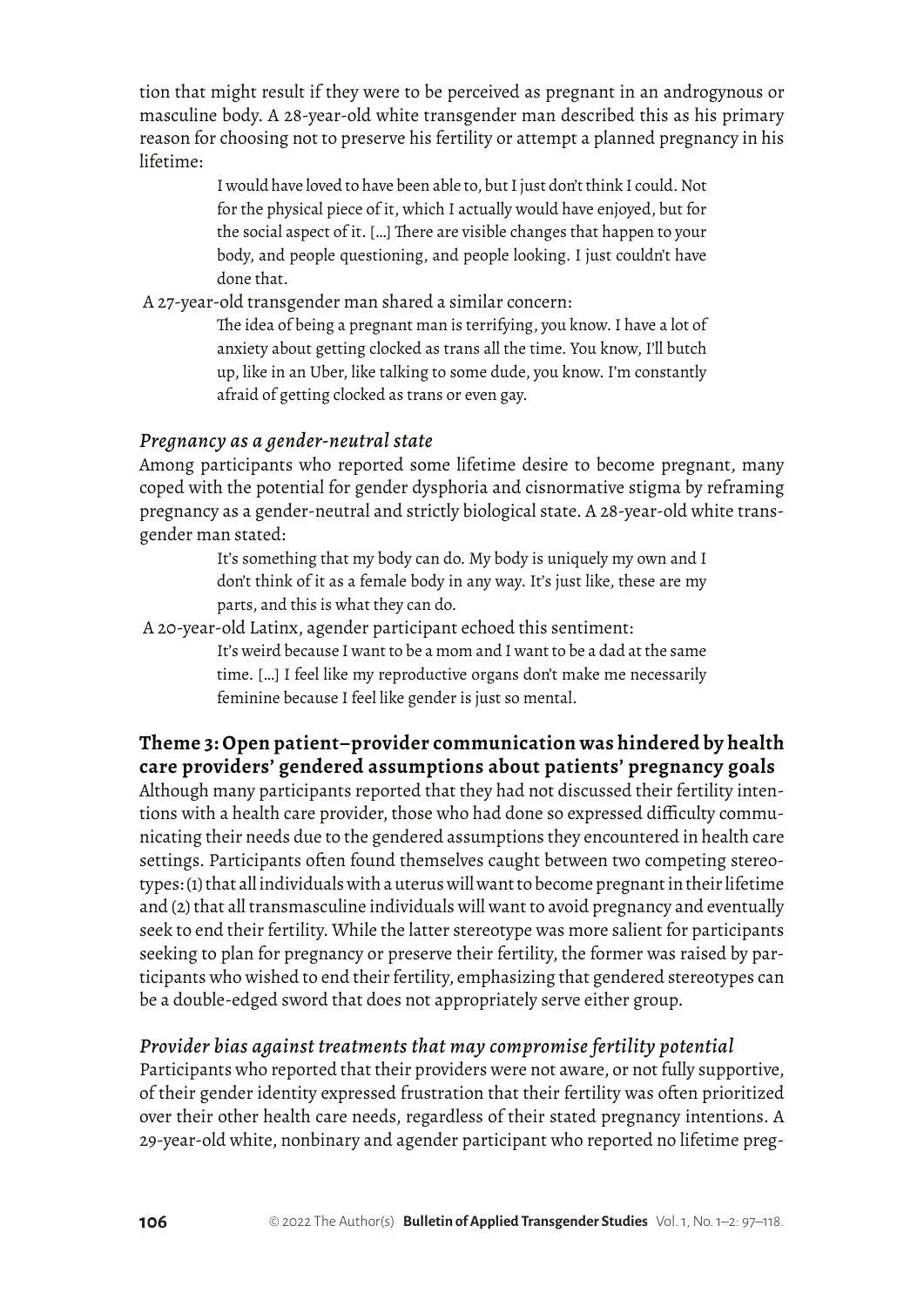nancy desire shared the experience of seeking care for an unrelated ophthalmological condition:

> I don't know what the medication would have been, but my ophthalmologist was like, 'Well, I could prescribe you this medication, a particular medication that we don't prescribe to women who are pregnant or might become pregnant, and I'd be hesitant to prescribe it to you.' […] That was a weird interaction, because I was like, 'Oh, I could be denied a medication.'

Interactions in which fertility was prioritized over other health care needs were common for participants pursuing a total hysterectomy, a common gender-affirming surgery that results in permanent loss of fertility. This was especially true for participants whose providers were unaware of their gender identity or who wanted the surgery primarily to address other health care needs, such as pregnancy prevention. As stated by one 22-year-old white transgender man:

> I brought it up to my doctor, and I was like, 'Hey, I would like to be sterile indefinitely because I've known I don't want kids forever,' and she's like, 'You're 20. Good luck.'

Similarly, some participants felt pressured to disclose their gender identity to health care providers sooner than they would have liked in order to overcome providers' insistence on preserving the fertility of patients they perceive as women. A 27-year-old white, nonbinary participant described the experience of seeking a hysterectomy to control the symptoms of endometriosis:

> I'd love to get a hysterectomy, and that's where it almost came up on the phone. […] I was like, 'And you know, if I have to get a hysterectomy, that won't be the end of the world,' And she's like, 'Oh, but you'll want to have kids.' [...] So that kind of thing. I'll probably have to mention [my] gender identity].

# *Provider reluctance to address fertility and pregnancy with transmasculine patients*

On the other hand, participants who felt that their providers viewed them primarily as transgender men expressed frustration that fertility and pregnancy were no longer considered a relevant part of their health care. As stated by one 27-year-old white, nonbinary participant:

> I think the fact that I present more masculinely does affect things. I think people assume that I'm not interested in physically reproducing. I don't think any providers ask me about […] what I want.

Several participants felt that their providers adopted a one-size-fits-all approach, in which they expected all transmasculine patients to pursue the same set of gender-affirming medical services, without regard for fertility preservation or pregnancy planning. A 24-year-old white, nonbinary participant described their experience this way:

> I think that because providers see me, and it's very clear that they're checking the box 'transman' in their head […] I see an attitude of reduced flexibility around what my needs might be. So it's like, 'Got it. You're a man. You want this, this, and this.' And I'm like, 'Do I, though? Is that what I need?'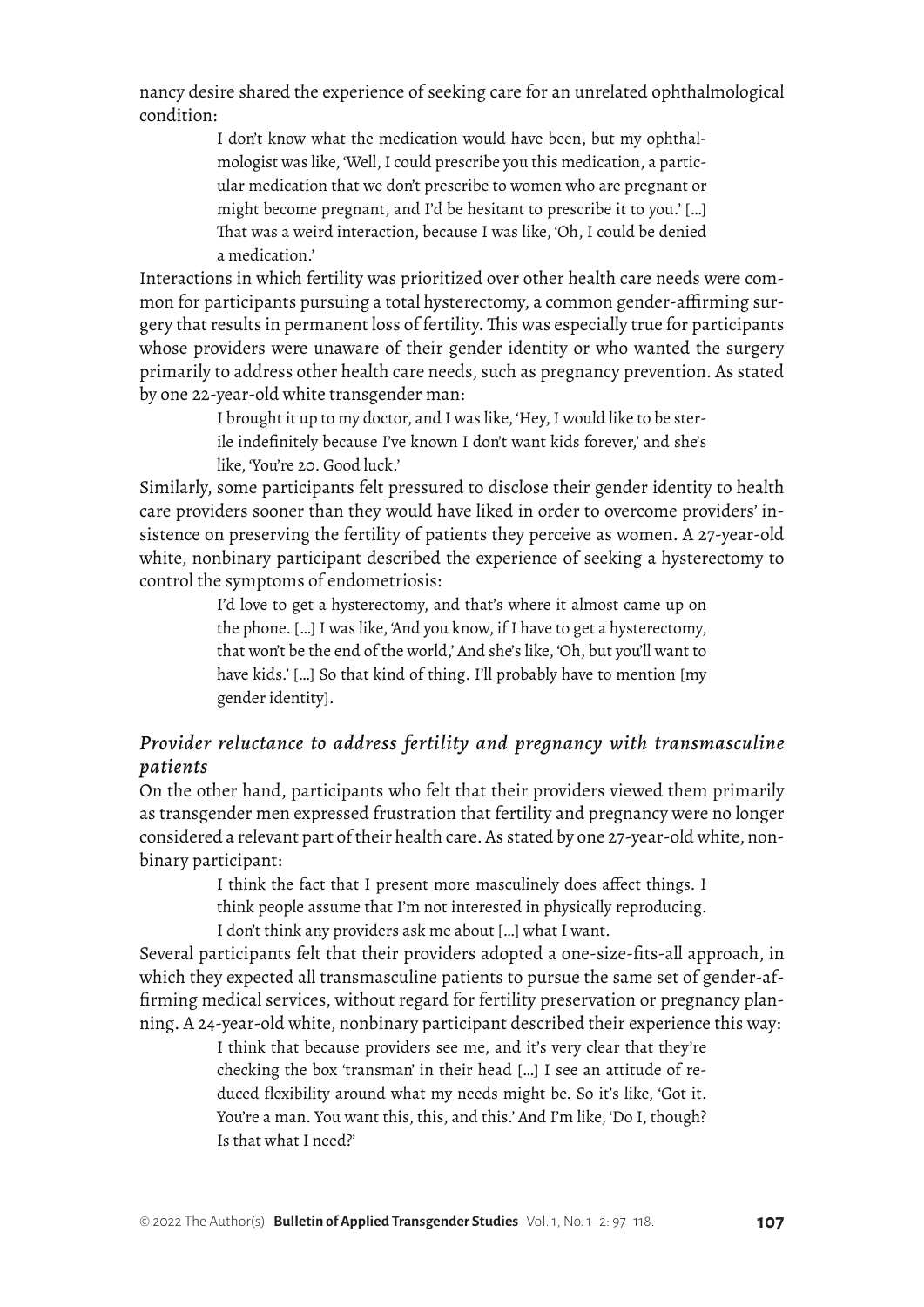Another participant, a 22-year-old white transgender man, expressed a similar sentiment:

> A lot of people are concerned about how the narrative around transition often includes sterilization, and there's sort of this idea that you have to go through all of these steps.

This approach was particularly alienating for participants whose decision-making around fertility preservation and fertility loss had been painful or complex. A 28-yearold white transgender man, who ultimately chose to pursue a hysterectomy, described his provider's behavior in the weeks leading up to the procedure:

> I think she was erring so much on the side of being supportive and like, 'This is great. This is the next step in your […] transition process,' that when I tried to bring up that real sadness it was like, 'Oh, no, no. This is what you need to do.'

Finally, some participants felt pressured to hide the complexity of their emotions around fertility loss during the hysterectomy process, lest their providers question their preparedness for the procedure or deny them access to other gender-affirming medical services in the future. As stated by one 21-year-old multiracial, nonbinary participant:

> I think if I'm going to the doctor and saying something, I know that anything I say could end up in my record and be passed from doctor to doctor, and so I only want to say things that I'm comfortable with that happening with.

 Similarly, another participant, a 28-year-old white transgender man, explained: I'm afraid that if I voice any […] sadness around it, then they would start questioning, and then the barriers would go into place around being able to access that. So, I feel like in some situations, I've had to say what I know they want to hear, but not necessarily honoring the true feeling behind it.

# **Theme 4: Health care providers often lacked knowledge and fluency in transmasculine fertility and pregnancy needs**

#### *Lack of guidance from providers around potential fertility loss*

Many participants felt that they were forced to make decisions about their fertility sooner and with less information than they would have preferred in order to progress toward their gender-affirmation goals. For example, nearly all participants believed that testosterone would decrease their fertility, but most were unsure how immediate or permanent this effect would be. As stated by one 22-year-old white, nonbinary, and genderqueer participant:

> The informed consent that I signed to start [testosterone] was ten pages of, 'You may or may not be able to become pregnant. You may or may not. You may or may not.' […] And to sign that at 21 was kind of like, 'Oh, I wish I knew more.'

Another 21-year-old multiracial, nonbinary participant shared their stress at having to navigate fertility preservation at such a young age:

> [It] feels really stressful and overwhelming, and like a whole bunch of things that I wish I didn't have to think about because I know that I don't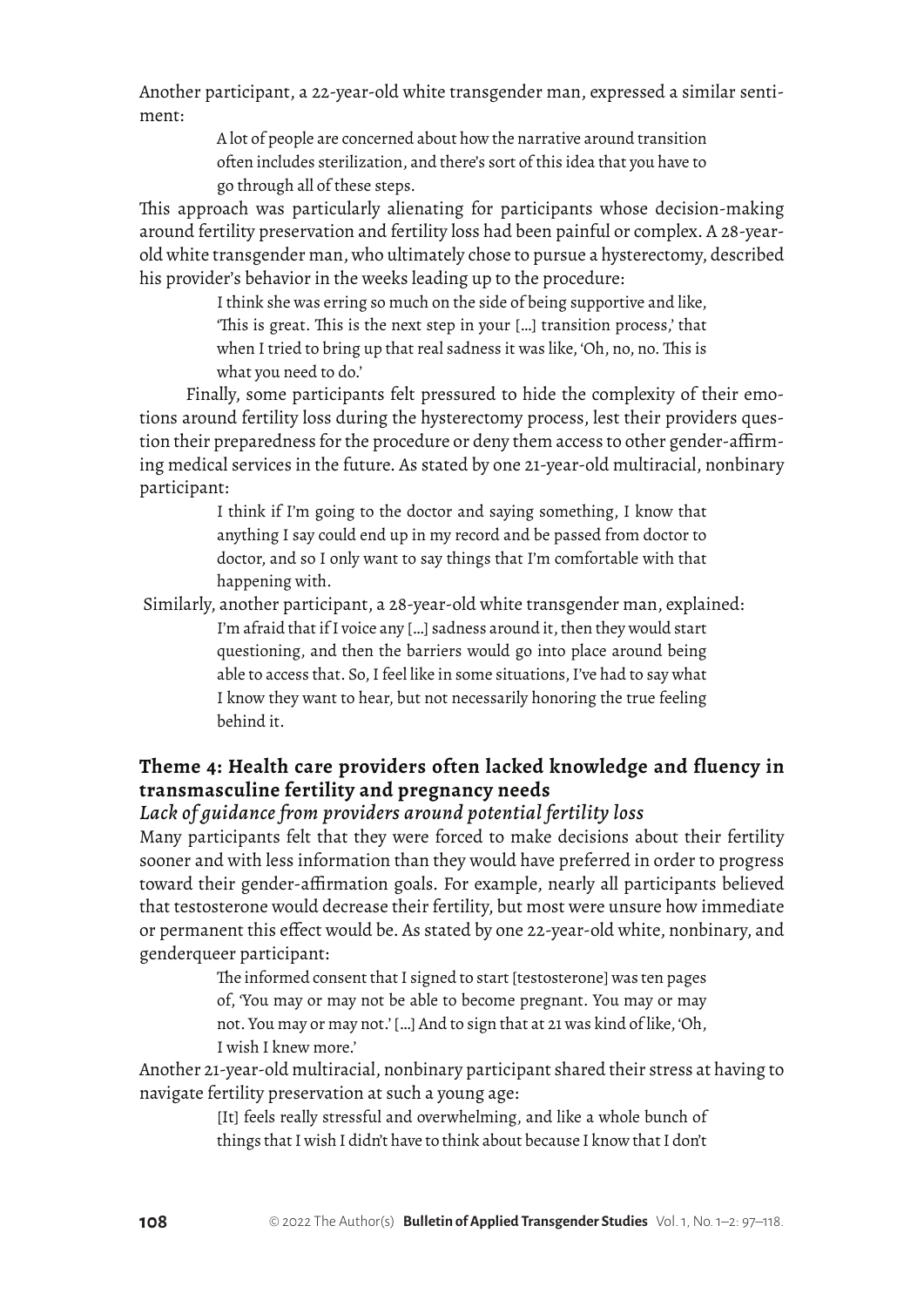want to have a baby for a while, but because I need to make peace with my body in the meantime I have to deal with it now.

*Lack of guidance from providers on fertility preservation and pregnancy planning*  For many participants, this stress was amplified by a sense that they could not rely on their health care providers to offer meaningful guidance on fertility preservation options, due to lack of provider knowledge, experience, or comfort discussing pregnancy with transgender patients. A 26-year-old white transgender man reported the following interaction with his surgeon:

> I got chest surgery two years ago and I saw a surgeon who does a lot of chest surgery, and I was like, 'Oh, I'm thinking about having children at some point. Do you know if I can lactate or what would happen?' […] She's like, 'I don't know.' She's like, 'I perform this surgery on women who have a breast reduction […] but yours is obviously a lot more than a reduction, so I don't know.'

Further, several participants expressed frustration that they were warned of the impact testosterone might have on their fertility but given little guidance on how to navigate the potentially complex and expensive process of extracting and preserving their eggs. As stated by one 26-year-old white transgender man:

> They're like, 'Oh, we recommend that you save your eggs,' but […] it's very expensive and that's all they said, so I was just like, 'Okay, we'll see.'

Another participant, a 28-year-old white transgender man, shared a similar experience:

> I was trying to ask around banking of eggs, or what are some options to maintain future fertility, and it was just kind of brushed under the rug like, 'Oh, that's just really expensive. You're not going to be able to do that.'

## *Perceived lack of providers with experience in caring for transmasculine patients during pregnancy*

Likewise, several participants expressed concerns about the lack of health care providers with the knowledge, training, and experience to provide transmasculine individuals with high-quality pre-, peri-, and postnatal care. As stated by one 26-year-old white transgender man:

> There's not a lot of trans men who become pregnant and give birth, not that anyone has information about anyway, so I don't […] know where I would go.

Another participant, a 27-year-old transgender man, elaborated on this fear: I don't know even if a doctor would understand the full impact of, you know, half a decade on hormones and stuff. […] Even if I could find the most trans pregnancy experienced doctor, how many of those has he or she actually experienced providing care to, you know, maybe two?

Many participants endorsed a general strategy of doing their own research ahead of health care encounters, as well as crowdsourcing advice and information from their communities. As stated by one 26-year-old white nonbinary participant:

My method is 100% to walk in informed. And so, like, I will crowdsource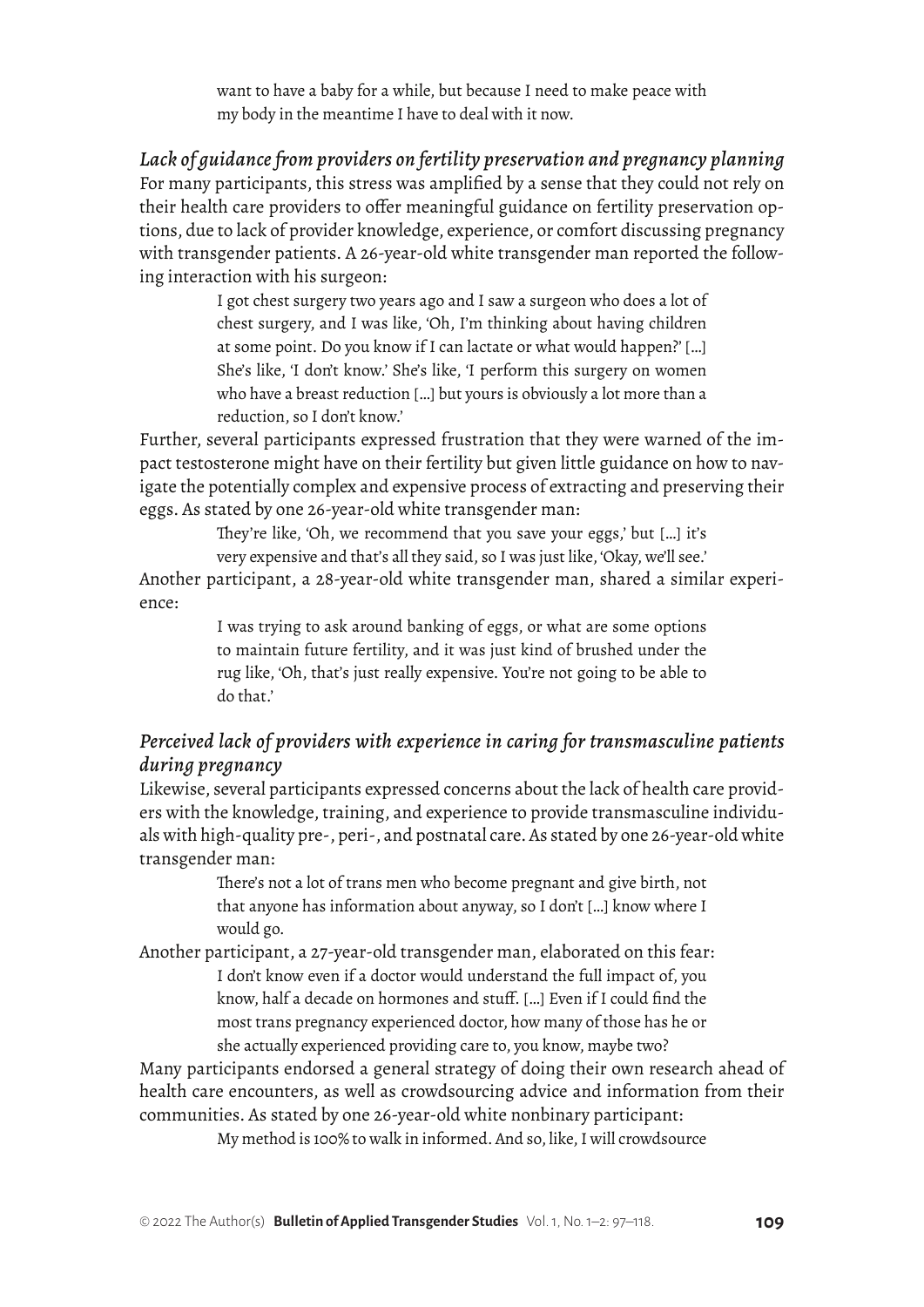information from people that I know that would be experts. So, like, I will ask my friends who are doctors and nurses […] and then walk in demanding the things that I need, as opposed to walking in and asking for recommendations, because historically doctors' recommendations are […] poorly informed on the way my life works.

However, pregnancy was viewed as more complex than the typical health care encounter, and at least one participant, a 26-year-old white transgender man, felt that lack of confidence in provider expertise was enough to make him question the feasibility of having biological children:

> I will think a lot about […] where I would get medical care and who would be qualified to help me with that, if there were complications or anything like that. Like the one or two people in Boston who have helped trans men have children may or may not be equipped to deal with things that come up. So, I don't know if I'll do it.

#### *Importance of open patient–provider dialog*

Among participants who felt confident in their ability to navigate a future pregnancy, several emphasized the importance of finding a provider with whom they had a respectful and trustworthy rapport. Some felt that their history of negative health care experiences could be leveraged to better establish these relationships in the future. As stated by one 24-year-old white, nonbinary participant:

> I think, in general, my experience with […] my current PCP. Again, it's incredibly communicative. I understand that has a great deal to do with her, and also it does have something to do with me walking into the room and being, you know, my capacity to medically advocate for myself unfortunately comes from a lot of poor experience.

Others stressed the need for better representation of transmasculine individuals among health care providers, as well as clinical staff, patient navigators, and peer educators, and expressed a desire to serve as a resource for other patients themselves. As stated by one 29-year-old white, nonbinary participant:

> That's the kind of stuff that I just didn't even realize was missing until recently, where I'm like, you know, it would be really, really nice to take a workshop on my own health led by somebody who's lived it. It would also be nice to feel invited into that process, you know? […] I would love to be available to people.

When asked what approaches they would like to see from health care providers in the future, nearly all participants emphasized the need for open communication between providers and their transmasculine patients around fertility and pregnancy. As stated by one 28-year-old white transgender man:

> I do know some patients don't want to have that conversation, and that's fine, but some definitely do. So being open to having that conversation and knowing what the potential options are around adoption or banking of eggs and those kind of different options. That would've been super helpful to me when I started to transition.

A 24-year-old white, nonbinary participant echoed this sentiment:

I see a lot of value in providers asking more questions about patients'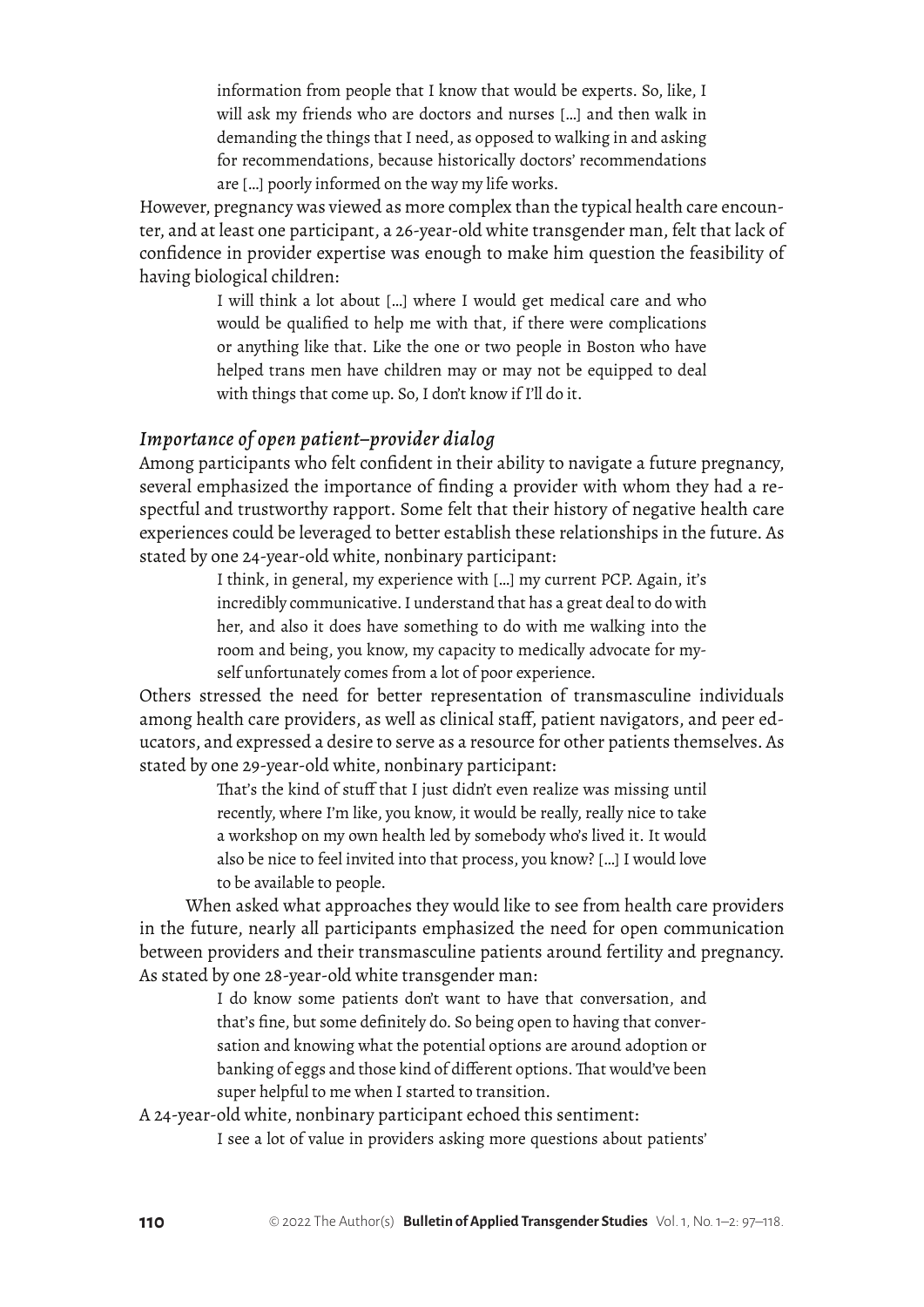[...] hopes, thoughts, and feelings around their reproductive health and those organ systems or anatomical systems.

Further, participants urged providers to be aware of the diversity of fertility needs, intentions, and desires that exist among transmasculine individuals. A 28-year-old white transgender man shared the following:

> I feel like people get one narrative in their heads and that's that. […] So that's one of my big things with providers is everybody's experience is individual, and so you can't assume one person's individual experience based on collective experience with the community.

#### **DISCUSSION**

Prior research on fertility and pregnancy among transgender men, and transmasculine people more broadly, has chiefly focused on the perspectives of individuals who have already carried a pregnancy to term (Ellis, Wojnar, and Pettinato 2015; Hoffkling, Obedin-Maliver, and Sevelius 2017; Light et al. 2014; MacDonald et al. 2016). Our findings expand upon this literature by exploring the perspectives of transmasculine young adults, many of whom were still grappling with the decision of whether or not to incorporate pregnancy or fertility planning into their life goals. Consistent with prior work (Besse, Lampe, and Mann 2020; Hoffkling, Obedin-Maliver, and Sevelius 2017; Moseson et al. 2021; Wierckx et al. 2012), participants expressed a wide range of attitudes towards pregnancy. A majority felt certain that they did not desire pregnancy in their lifetime, while a small minority had already chosen to structure their plans for gender-affirming medical services and other major life events around an intended future pregnancy. However, by focusing on a younger, childless cohort, our findings offer additional insight into the perspectives of a third group who, though they may have some lifetime desire for pregnancy, feel ambivalent or undecided due to the perceived difficulty of carrying a pregnancy as a transmasculine individual. These perspectives are unlikely to be included in research that singles out individuals who have already given birth, but they offer a valuable outlook on the barriers that may prevent transmasculine individuals from accessing the full spectrum of options for their fertility and reproductive health.

Despite recent strides in visibility and societal acceptance, transgender people still face considerable cisnormative bias, stigma, and discrimination in health care settings (Poteat, German, and Kerrigan 2013). As many as 33% of transgender respondents on the 2015 U.S. Transgender Survey reported at least one negative health care experience related to their gender identity in the past year, such as being asked unnecessary or invasive questions by a health care provider, being verbally harassed in a health care setting, or being denied access to health care services (James et al. 2016). Furthermore, as many as 23% reported choosing not to seek a health service when they needed it at least once in the past year for fear of mistreatment related to their gender identity, and 24% reported at least one experience in the past year in which they were required to educate their provider about their needs as a transgender patient (James et al. 2016). These results are not surprising, given the lack of training providers receive that is geared towards transgender patient populations. As of 2020, only 16% of medical schools accredited by the Liaison Committee on Medical Education reported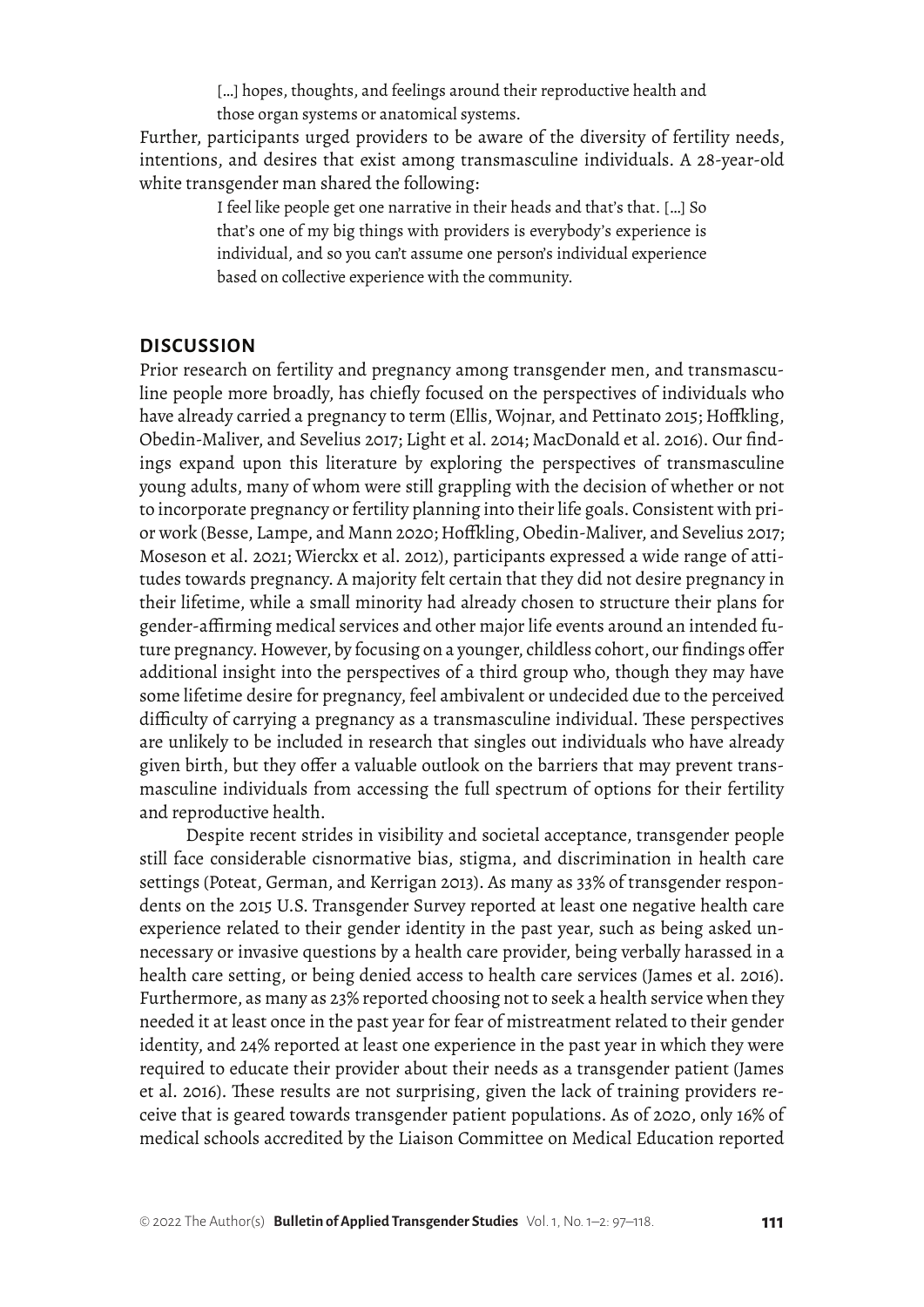offering a comprehensive LGBTQI+ competency training program, and only 48% reported offering any training on LGBTQI+ patients in their curriculum (Moseson et al. 2020). A 2015 survey of OB-GYNs in the United States found that fewer than half had received education on LGBTQI+ health during their residencies and fewer than 20% had received training on transgender patients (Unger 2015). In this context, pregnancy and childbirth represent a difficult choice for many pregnancy-capable transmasculine and nonbinary individuals, who are routinely forced to navigate a complex set of medical, structural, and psychosocial obstacles with incomplete information and inadequate support from their health care providers.

The present findings document several key barriers faced by transmasculine individuals who are considering pregnancy and highlight concerns about the impact of cisnormative stigma and discrimination in reproductive health care settings. These concerns are in line with the narratives of transgender men, and transmasculine people more broadly, who have experienced pregnancy and childbirth, many of whom report instances of discrimination and stigmatizing behavior from their health care providers, including rudeness, invasive questioning, incorrect name and pronoun use, and denial of key services such as lactation coaching (Light et al. 2014; MacDonald et al. 2016). The exclusion of pregnancy-capable transmasculine people from clinical narratives of pregnancy and childbirth has its roots in repronormativity, the pervasive assumption that childbearing is essential to, and indivisible from, femininity and womanhood (Karaian 2013; Radi 2020). As mainstream visibility of the transgender community has increased, these pressures have been compounded by the evolution of transnormativity, a normative framework that selectively legitimizes transgender narratives and experiences that conform to certain social and medical standards, such as identification with a binary gender, pursuit of gender-affirming medical services in line with that gender, and rejection of the social norms and physical characteristics associated with one's assigned sex (Johnson 2016). In the context of reproductive health care, these biases may serve to portray pregnancy and masculinity as fundamentally incompatible, making it difficult for nonbinary and transgender patients to receive support for their gender identity and their fertility goals without undermining one or the other (Karaian 2013; Johnson 2016).

In the present work, participants cited gendered assumptions held by providers about their pregnancy goals, as well as the lack of provider fluency with transmasculine reproductive health needs, as two of the most significant barriers to establishing an open dialog with their providers about their options for fertility and pregnancy. On the one hand, participants whose providers did not know of, or did not fully support, their gender identity often described feeling pressure to prioritize fertility preservation over a variety of other health needs, and, in some cases, to disclose their gender identity sooner than they would have liked in order to justify pursuing medical services that would put their future fertility at risk. On the other hand, participants whose providers were nominally supportive of their gender identity often reported feeling that their providers no longer considered fertility and pregnancy a relevant part of their health care, and, in some cases, reported feeling pressure to hide their fertility desires lest their providers retract their support or question their readiness for gender-affirming medical care. The tension between the repronormative pressure to preserve fertility in some cases and the transnormative pressure to opt out of it in others pro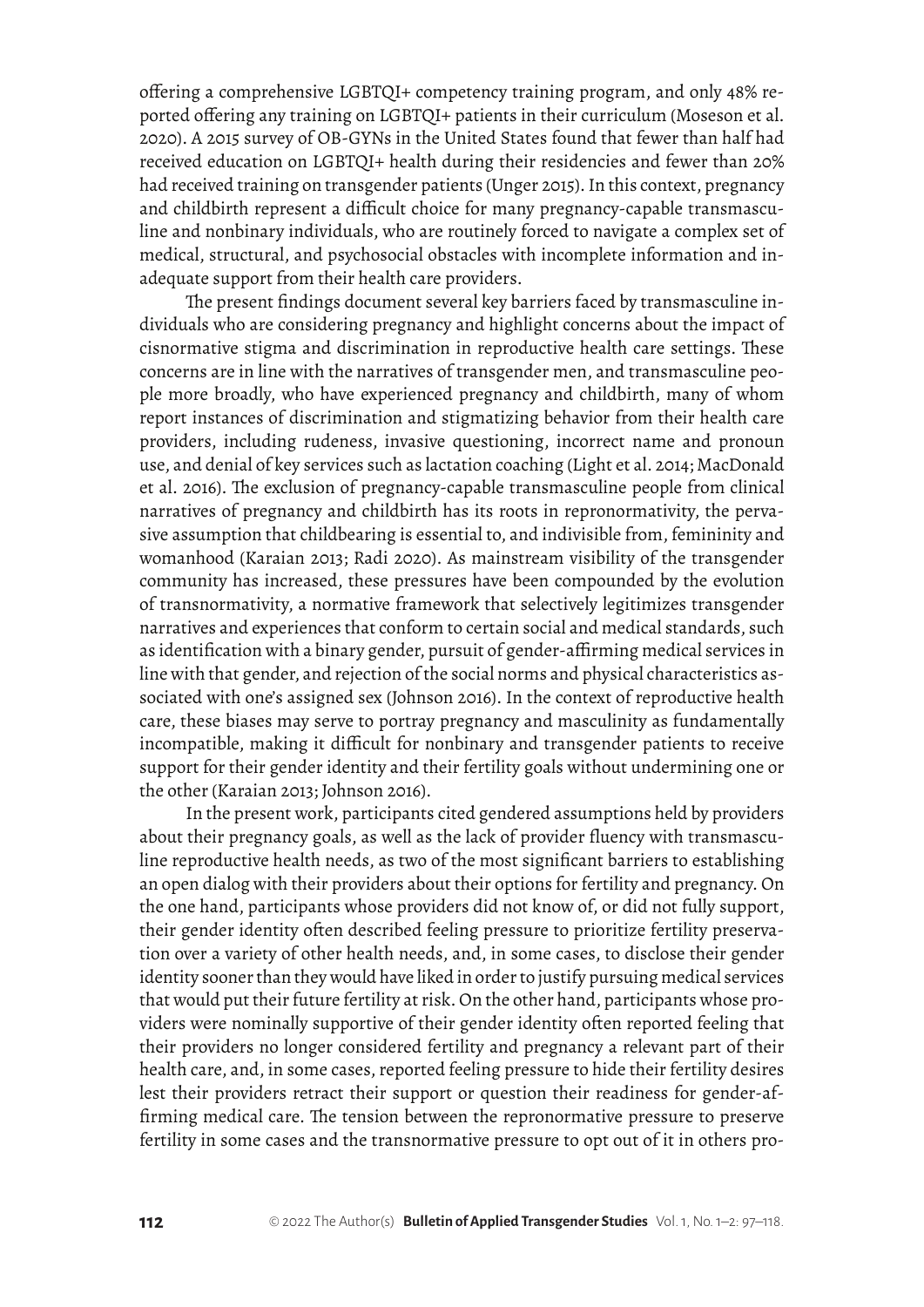duces a system in which individuals may feel that they are effectively forced to choose between gaining full recognition of their gender identity in reproductive health care settings and engaging with the reproductive capabilities of their body (Johnson 2016).

Prior research has suggested that access to respectful and non-stigmatizing preconception counseling can significantly reduce feelings of loneliness and isolation among transmasculine patients preparing for pregnancy (Besse, Lampe, and Mann 2020). These findings were echoed by participants in the present work, who emphasized the importance of an open and respectful rapport with a trustworthy provider in their assessment of pregnancy as a feasible goal. Consistent with prior work, participants endorsed care navigation strategies geared towards seeking out more positive patient-provider relationships, such as leveraging negative past experiences for self-advocacy in clinical encounters, relying on peer advocates and social supports to better prepare for difficult conversations, and seeking out transmasculine providers who might better understand their health care needs (Seelman and Poteat 2020). As such, our findings highlight a pressing need to equip health care providers with the training and experience required to offer pre-, peri-, and post-natal care that meets the needs of this population, as well as increase representation of transmasculine individuals in health care roles. Further, our findings emphasize the need for providers to offer flexible care that avoids making assumptions about the fertility intentions and desires of transmasculine patients.

These recommendations would be further bolstered by systems-level interventions that target the wider policy landscape in which reproductive health services are delivered. The World Professional Association for Transgender Health (WPATH), as well as the American Society for Reproductive Medicine (ASRM) and the American College of Obstetricians and Gynecologists (ACOG), have all issued guidance recommending that transgender patients receive counseling on potential fertility loss and fertility preservation options prior to the start of gender-affirming hormone therapy (ACOG 2021; ASRM 2015; WPATH 2011). Despite this, fertility preservation techniques such as oocyte retrieval and cryopreservation remain prohibitively expensive for many patients, with out-of-pocket costs as high as \$9,253 per procedure, in addition to the costs of long-term storage (Lyttle Schumacher et al. 2017). While a number of U.S. states have enacted fertility insurance laws mandating health insurance coverage for fertility-related diagnostic services and infertility treatments, only eleven (i.e., California, Colorado, Connecticut, Delaware, Illinois, Maryland, New Hampshire, New Jersey, New York, Rhode Island, and Utah) have enacted mandates requiring some insurers to extend coverage to fertility preservation services in cases of medically-induced infertility (Kyweluk, Reinecke, and Chen 2019; RESOLVE 2022). Application of these mandates is often restricted to cases where fertility-compromising treatments are deemed "medically necessary," criteria which were developed in the context of cisgender women undergoing cancer treatments and which may not be understood to apply equally to transmasculine patients in all states (Kyweluk, Reinecke, and Chen 2019). Additional legislation to ensure that existing mandates may be applied in the context of gender-affirming medical care, as well as the development of similar mandates in other states, would represent a crucial step towards making fertility preservation accessible to all who desire it. At the same time, not all transmasculine individuals will choose to pursue gender-affirming medical services that impact their fertility,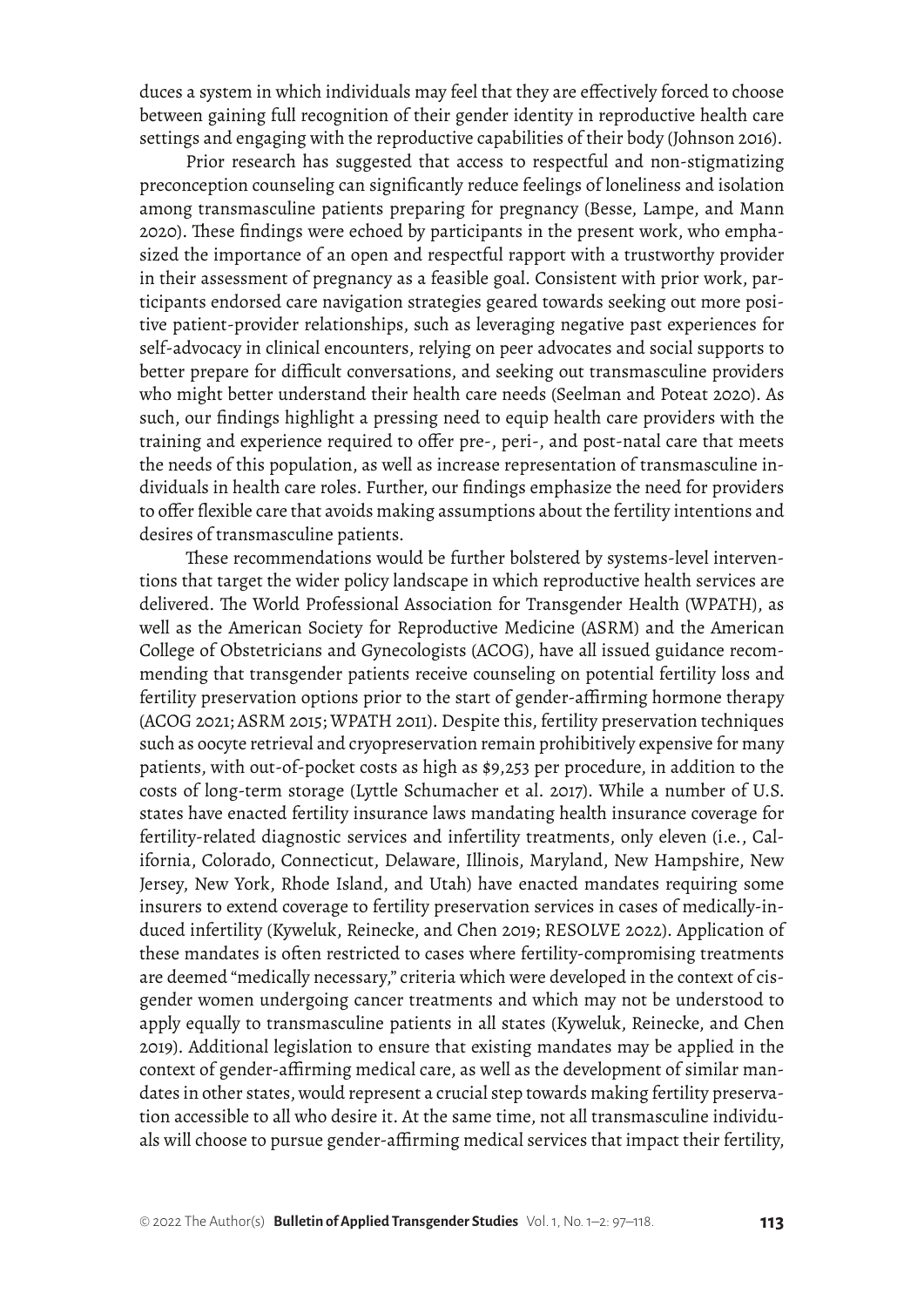and existing legislation that makes fertility-compromising treatments, such as certain gender-affirming surgeries, a prerequisite for individuals to gain access to identification that matches their gender identity are discriminatory and should be repealed wherever possible (Nixon 2013).

#### **Limitations**

These results have several limitations. First, although participants reported a diversity of attitudes, intentions, and desires around pregnancy, only one individual in our sample had ever been pregnant and none had given birth. Thus, we were unable to identify or explore any systematic differences between individuals who are willing and able to pursue pregnancy and those who desire pregnancy but do not ultimately pursue it. Second, because these data were gathered as part of a broader study that also examined experiences with contraception, unintended pregnancy, and abortion, participants were only eligible if they reported an assigned male at birth (AMAB) sexual partner within the past five years, a requirement that does not reflect the full range of transmasculine individuals' sexual and romantic relationships or family configurations. Further, because our goal was, in part, to explore transmasculine young adults' experiences navigating reproductive health services, we did not recruit for or include gender diverse AFAB individuals who did not view themselves as transmasculine, alone or in combination with other gender identities, in the present study. Thus, our results may not be applicable to gender diverse people who do not identify as transmasculine and whose experiences may differ from those described here. Finally, a majority of participants in our study sample were white, college-educated individuals enrolled in a private health plan. Nearly all were U.S. born, and all were fluent English speakers. Further all participants resided in or around the greater Boston area. As a result, our findings may not reflect the experiences of transmasculine people of color, individuals with less than a college-level education, or those enrolled in a public health plan or who lack health insurance. Likewise, they may not reflect the experiences of transmasculine individuals who face linguistic or cultural barriers or who reside in regions with different social and political climates and different levels of access to health insurance and health care. Nonetheless, these findings offer insights into the factors that influence decision-making around fertility and pregnancy among transmasculine U.S. young adults, with a particular focus on the decision-making of individuals who have not yet gone through the process of becoming pregnant or giving birth and who are, in many cases, still grappling with the decisions and the barriers described throughout.

#### **CONCLUSION**

Transmasculine individuals seeking to become pregnant must navigate a complex set of structural, institutional, interpersonal, and psychosocial barriers—both inside and outside of the health care system. Health care providers are well-positioned to reduce the impact of these barriers by offering high-quality, non-stigmatizing pre-, peri-, and post-natal care to all patients regardless of gender identity or expression. Moreover, health care providers should strive to maintain open communication with transmasculine patients about their fertility desires and intentions in the context of other health care needs, such as efforts to minimize gender dysphoria and any plans for tes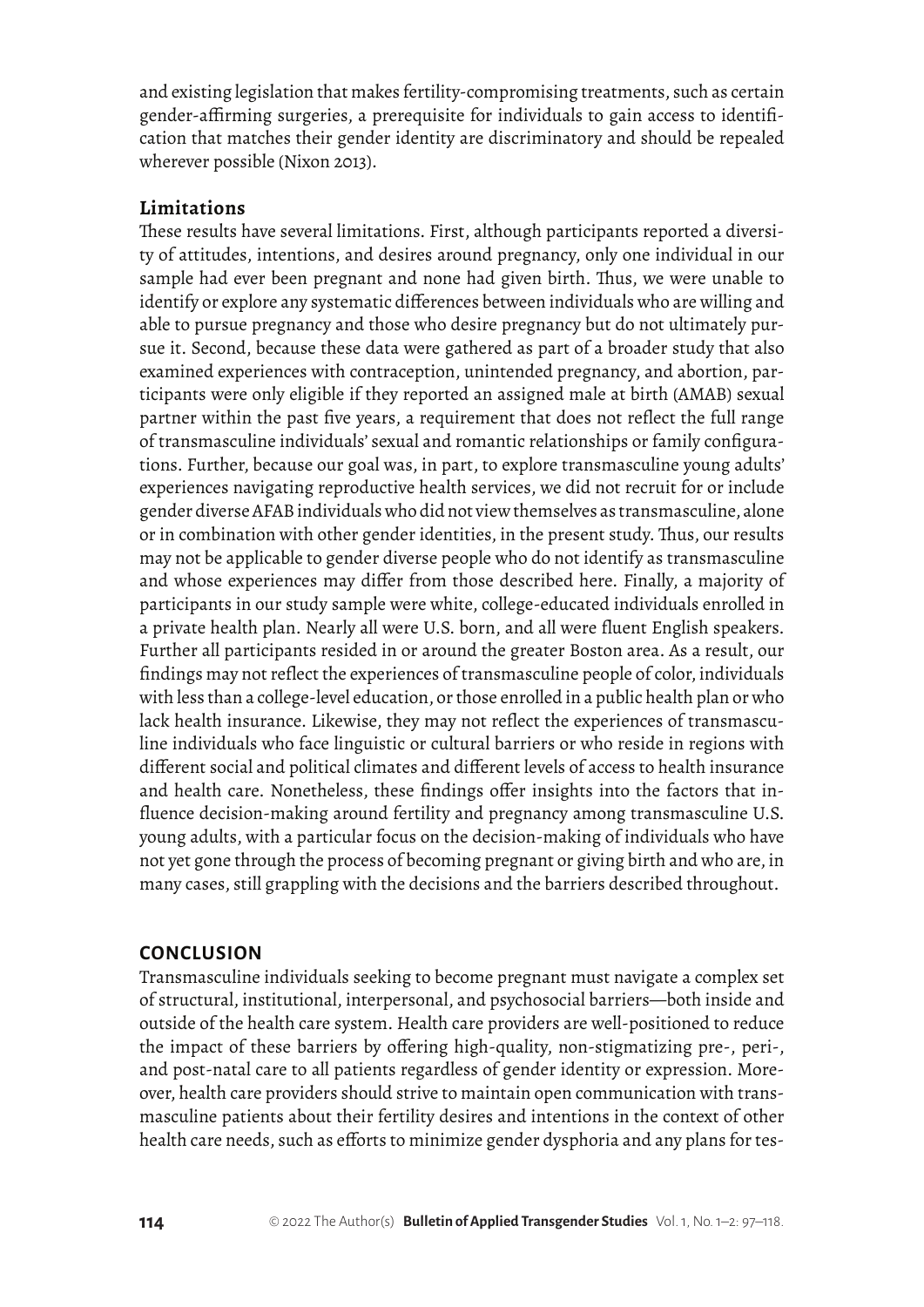tosterone use or gender-affirming surgeries. Likewise, health care institutions should ensure that providers and staff are trained in best practices for supporting transmasculine patients, including the use of gender-inclusive language in patient-provider communication and educational materials, correct name and pronoun use, and reliance on person-centered patient-provider communication that avoids making gendered assumptions about patients' sexual and reproductive health needs, preferences, and experiences.

Providers and institutions alike should be aware of and prepared to address the wider structural- and institutional-level barriers faced by transmasculine patients accessing and navigating reproductive health care, such as difficulty obtaining health insurance coverage for oocyte cryopreservation and other key fertility services. Further, health care institutions should make additional efforts to incorporate transmasculine perspectives into health information and services delivery, including in the form of peer-to-peer sexuality education, peer-led health care navigation programs, collaboration with transmasculine communities in developing patient educational materials, and improved representation and retention of transmasculine health care providers. Systems-level interventions that mandate or incentivize insurance coverage for fertility services, ensure that transmasculine patients are not excluded from such coverage on the basis of gender identity, and discourage the use of proof-of-surgery requirements in applications for updated identification documents should also be considered. Finally, efforts to address institutional cissexism in health care settings by incorporating comprehensive training on the health needs of transmasculine patients, and gender diverse patients overall, into medical and nursing school curricula, continuing education for health professionals, and institutional staff trainings should be used to bolster these strategies, as should efforts at wider advocacy to address structural cissexism in society as a whole.

Despite significant barriers, many transmasculine individuals desire parenthood, and many choose to become pregnant and give birth. A greater understanding of the fertility-related needs, intentions, desires, and experiences of this population, as well as multilevel interventions that advance access to high-quality reproductive health care and address cissexism and other forms of discrimination in health care and other settings, will enable health care providers and organizations to better support the reproductive health, autonomy, and dignity of all people across the full spectrum of gender identities and expressions.

#### **REFERENCES**

- Abern, Lauren, Jake Cook, and Karla Maguire. 2019. "Gender-Affirming Surgeries in Transmasculine People: An Individualized Decision." *Obstetrics & Gynecology* 133 (Suppl 1): 148S.
- American College of Obstetricians and Gynecologists' Committee on Gynecologic Practice. 2021. "Health Care for Transgender and Gender Diverse Individuals: ACOG Committee Opinion, Number 823." *Obstetrics & Gynecology* 137 (3): e75–88.
- Arcury, Thomas A. and Sara A. Quandt. 1999. "Participant Recruitment for Qualitative Research: A Site-Based Approach to Community Research in Complex Societies." *Human Organization* 58 (2): 128–33.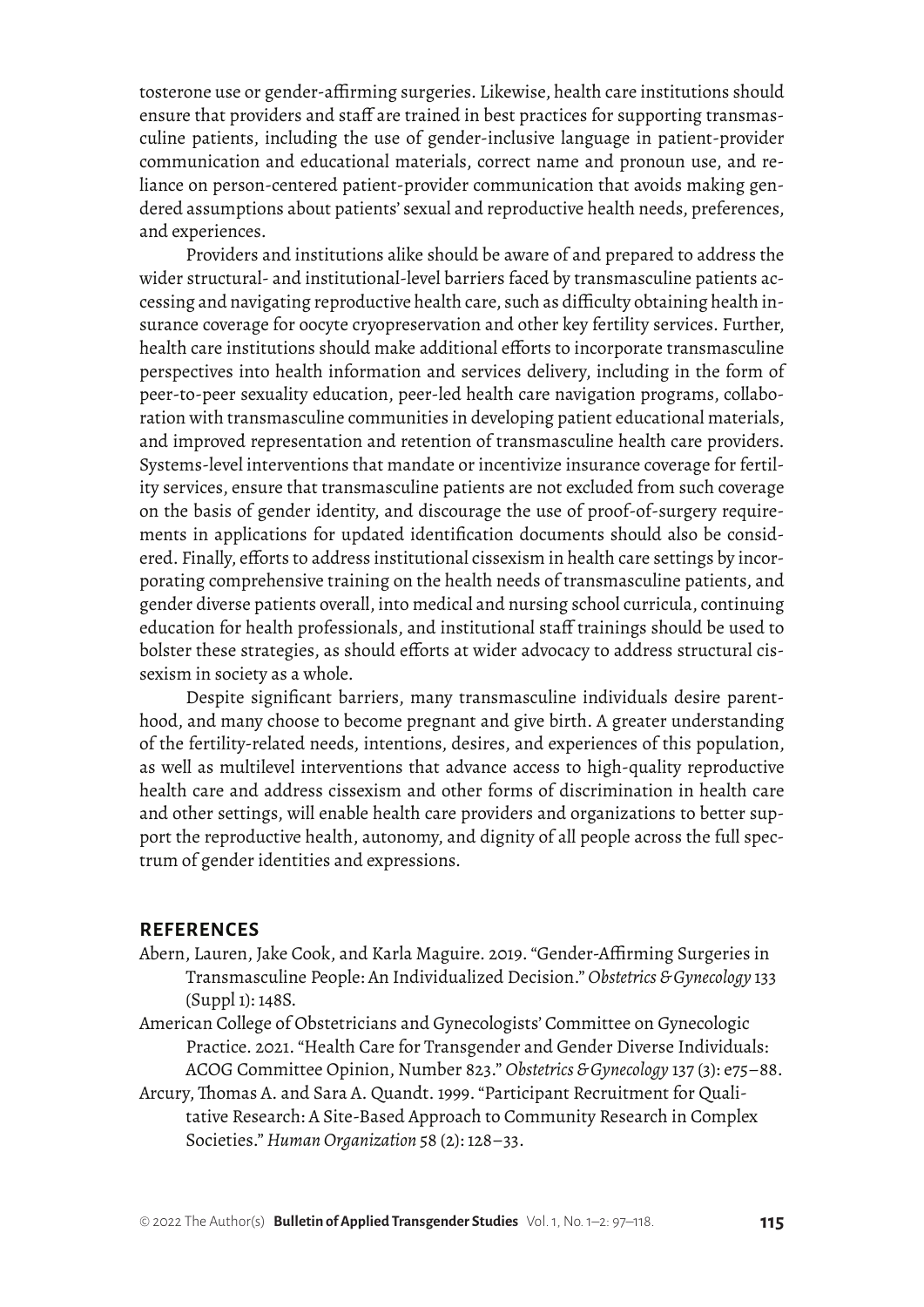- Beckwith, Noor, Sari L. Reisner, Shayne Zaslow, Kenneth H. Mayer, and Alex S. Keuroghlian. 2017. "Factors Associated with Gender-Affirming Surgery and Age of Hormone Therapy Initiation among Transgender Adults." *Transgender Health* 2  $(1): 156-64.$
- Besse, Margaret, Nik M. Lampe, and Emily S. Mann. 2020. "Experiences with Achieving Pregnancy and Giving Birth among Transgender Men: A Narrative Literature Review." *Yale Journal of Biology and Medicine* 93 (4): 517–28.
- Centers for Disease Control and Prevention. 2016. "Sexual Risk Behaviors: HIV, STD, & Teen Pregnancy Prevention." [http://www.cdc.gov/healthyyouth/sexualbehav](http://www.cdc.gov/healthyyouth/sexualbehaviors/)[iors/.](http://www.cdc.gov/healthyyouth/sexualbehaviors/)
- Chen, Diane, Margaret Matson, Kathryn Macapagal, Emilie K. Johnson, Ilina Rosoklija, Courtney Finlayson, Celia B. Fisher, and Brian Mustanski. 2019. "Attitudes Toward Fertility and Reproductive Health among Transgender and Gender-Nonconforming Adolescents." *Journal of Adolescent Health* 63 (1): 62–68.
- Cheng, Philip J., Alexander W. Pastuszak, Jeremy B. Myers, Isak A. Goodwin, and James M. Hotaling. 2019. "Fertility Concerns of the Transgender Patient." *Translational Andrology and Urology* 8 (3): 209–18.
- Crabtree, Benjamin F. and William L. Miller. 1999. "Using Codes and Code Manuals: A Template for Organizing Style and Interpretation." In *Doing Qualitative Research, 2nd Edition*, edited by Benjamin F. Crabtree and William L. Miller, 163–78. Newbury Park, CA: SAGE.
- Ellis, Simon A., Danuta M. Wojnar, and Maria Pettinato. 2015. "Conception, Pregnancy, and Birth Experiences of Male and Gender Variant Gestational Parents: It's How We Could Have a Family." *Journal of Midwifery & Women's Health*   $60 (1): 62 - 69.$
- Ethics Committee of the American Society for Reproductive Medicine. 2015. "Access to Fertility Services by Transgender Persons: An Ethics Committee Opinion." *Fertility and Sterility* 104: 1111–15.
- Fereday, Jennifer and Eimear Muir-Cochrane. 2006. "Demonstrating Rigor Using Thematic Analysis: A Hybrid Approach of Inductive and Deductive Coding and Theme Development." *International Journal of Qualitative Methods* 5 (1): 80–92.
- Hoffkling, Alexis, Juno Obedin-Maliver, and Jae Sevelius. 2017. "From Erasure to Opportunity: A Qualitative Study of the Experiences of Transgender Men around Pregnancy and Recommendations for Providers." *BMC Pregnancy and Childbirth*  17 (Suppl 2): 332.
- James, Sandy E., Jody L. Herman, Susan Rankin, Mara Keisling, Lisa Mottet, and Ma'ayan Anafi. 2016. "The Report of the 2015 U.S. Transgender Survey." Washington, DC: National Center for Transgender Equality.
- Johnson, Austin H. 2016. "Transnormativity: A New Concept and its Validation through Documentary Film about Transgender Men." *Sociological Inquiry* 86 (4): 465–91.
- Karaian, Lara. 2013. "Pregnant Men: Repronormativity, Critical Trans Theory and the Re(conceive)ing of Sex and Pregnancy in Law." *Sociological & Legal Studies* 22 (2): 211–30.
- King, Nigel. 2004. "Using Templates in the Thematic Analysis of Text." *Essential Guide to Qualitative Methods in Organizational Research*, edited by Gillian Symon and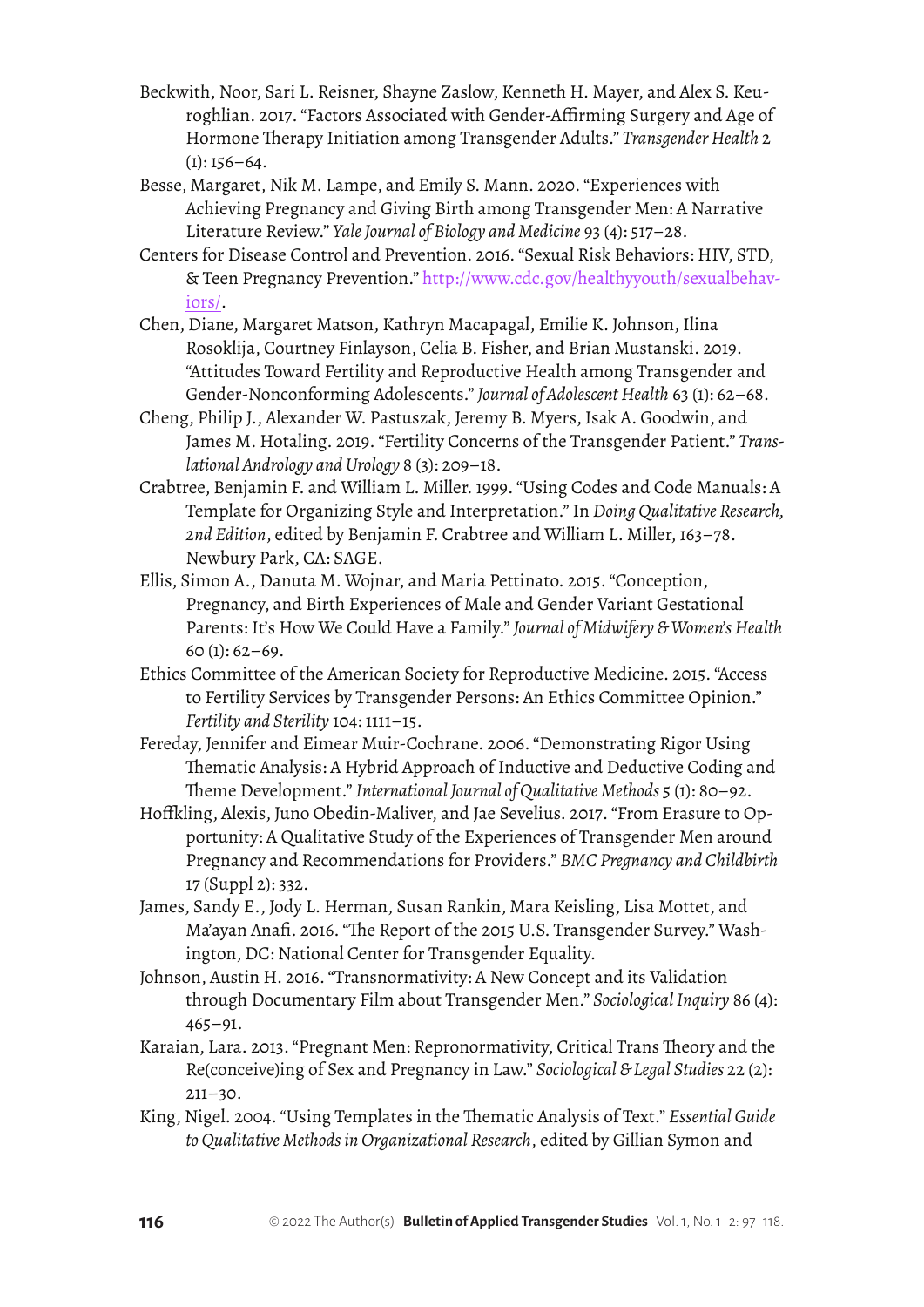Catherine Cassell, 257–70. Thousand Oaks, CA: SAGE.

- King, Nigel and Christine Horrocks. 2010. *Interviews in Qualitative Research*. Thousand Oaks, CA: SAGE.
- Kyweluk, Moira A., Joyce Reinecke, and Diane Chen. 2019. "Fertility Preservation Legislation in the United States: Potential Implications for Transgender Individuals." *LGBT Health* 6 (7): 331–34.
- Light, Alexis, Juno Obedin-Maliver, Jae M. Sevelius, and Jennifer L. Kerns. 2014. "Transgender Men who Experience Pregnancy after Female-to-Male Gender Transitioning." *Obstetrics & Gynecology* 124 (6): 1120–27.
- Lyttle Schumacher, Brianna M., Natalie Grover, Tolga Mesen, Anne Steiner, and Jennifer Mersereau. 2017. "Modeling of Live-Birth Rates and Cost-Effectiveness of Oocyte Cryopreservation for Cancer Patients Prior to High- and Low-Risk Gonadotoxic Chemotherapy." *Human Reproduction* 32 (10): 2049–55.
- MacDonald, Trevor, Joy Noel-Weiss, Diana West, Michelle Walks, MaryLynne Biener, Alanna Kibbe, and Elizabeth Myler. 2016. "Transmasculine Individuals' Experiences with Lactation, Chestfeeding, and Gender Identity: A Qualitative Study." *BMC Pregnancy and Childbirth* 16 (106).
- MacQueen, Kathleen M., Eleanor McLellan, Kelly Kay, and Bobby Milstein. 1998. "Codebook Development for Team-Based Qualitative Analysis." *Cultural Anthropology Methods* 10 (2): 31–36.
- Marshall, Martin N. 1996. "Sampling for Qualitative Research." *Family Practice* 13 (6): 522–25.
- Miles, Matthew B., A. Michael Huberman, and Johnny Saldana. 2014 *Qualitative Data Analysis: A Methods Sourcebook.* 3rd ed. Thousand Oaks, CA: SAGE.
- Moseson, Heidi, Laura Fix, Jen Hastings, Ari Stoeffler, Mitchell R. Lunn, Annesa Flentje, Micah E. Lubensky, Matthew R. Capriotti, Sachiko Ragosta, Hannah Forsberg, and Juno Obedin-Maliver. 2021. "Pregnancy Intentions and Outcomes among Transgender, Nonbinary, and Gender Expansive People Assigned Female or Intersex at Birth in the United States: Results from a National, Quantitative Survey." *International Journal of Transgender Health* 22  $(1-2): 30-41.$
- Moseson, Heidi, Noah Zazanis, Eli Goldberg, Laura Fix, Mary Durden, Ari Soeffler, Jen Hastings, Lyndon Cudlitz, Bori Lesser-Lee, Laz Letcher, Aneidys Reyes, and Juno Obedin-Maliver. 2020. "The Imperative for Transgender and Gender Nonbinary Inclusion." *Obstetrics & Gynecology* 135 (5): 1059–68.
- Nixon, Laura. 2013. "The Right to (Trans) Parent: A Reproductive Justice Approach to Reproductive Rights, Fertility, and Family-Building Issues Facing Transgender People." *William & Mary Journal of Race, Gender, and Social Justice* 20 (1): 72–103.
- Obedin-Maliver, Juno and Harvey J. Makadon. 2015. "Transgender Men and Pregnancy." *Obstetric Medicine* 9 (1): 4–8.
- Patton, Michael. 2002. *Qualitative Evaluation and Research Methods.* 3rd ed. Thousand Oaks, CA: SAGE.
- Poteat, Tonia, Danielle German, and Deanna Kerrigan. 2013. "Managing Uncertainty: A Grounded Theory of Stigma in Transgender Heath Care Encounters." *Social Science & Medicine* 84 (0): 348–61.
- Radi, Blas. 2020. "Reproductive Injustice, Trans Rights, and Eugenics." *Sexual and*